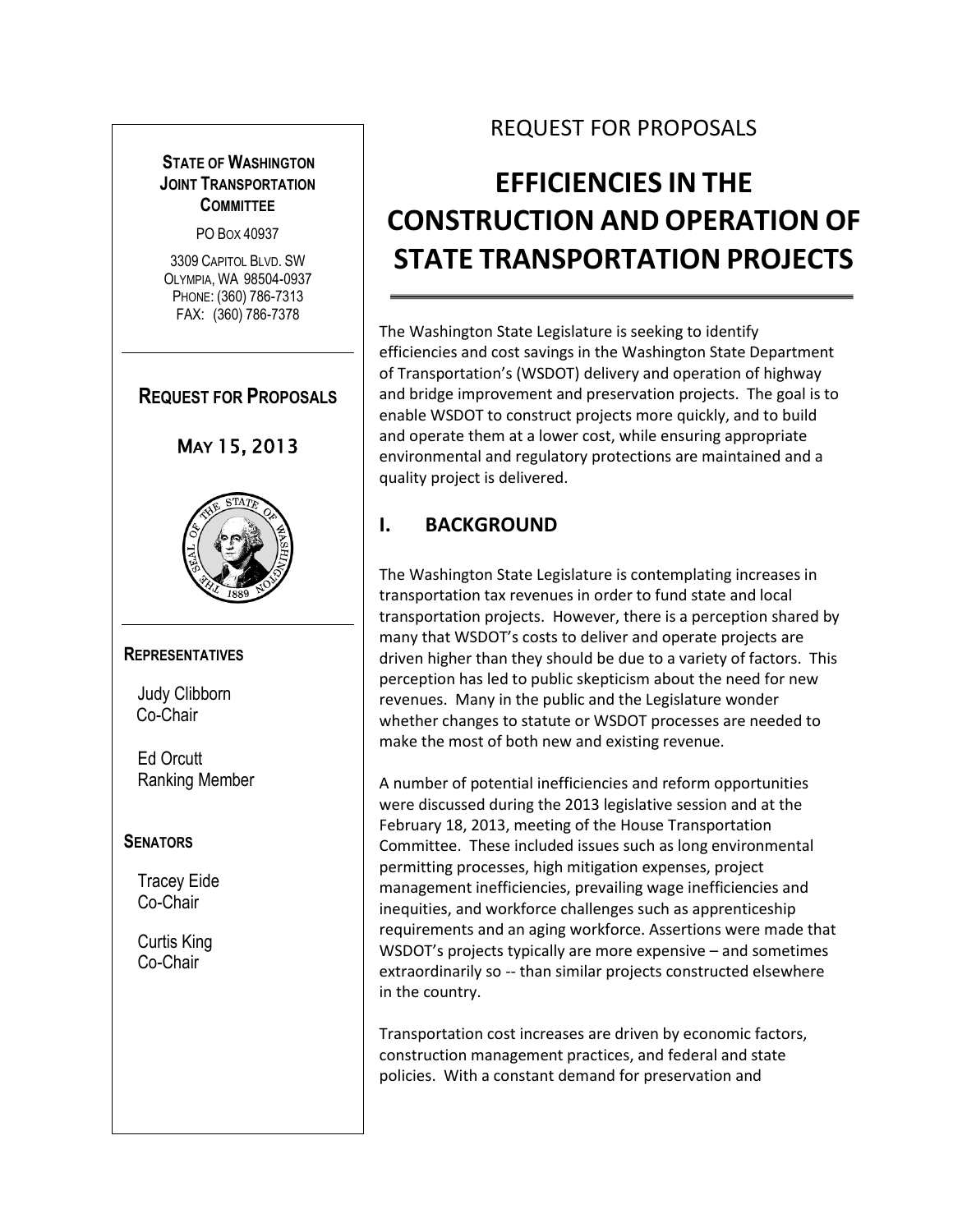improvement of the transportation system, decision makers need to be confident that public investments are cost-efficient.

The Legislature approved major transportation tax increases to fund almost \$4 billion in projects in 2003 (the Nickel Package) and \$7 billion in projects in 2005 (the Transportation Partnership Program-TPA). While most of the Nickel and TPA projects have been completed, the tax revenues were bonded, so no additional revenue is available for new investments in the near term.

WSDOT will spend almost \$4 billion on highway improvements and preservation in the 2013-15 biennium. New proposed investments in the transportation system range from \$8 to \$21 billion over ten years. Many corridor projects began in the last round of investments are not complete and expenditures on preservation, maintenance, and operations have eroded with the demand for highway improvements.

Public funding on this scale depends on public confidence in the construction and operation of public investments. The Nickel Package and TPA were preceded by extensive work by the Blue Ribbon Committee on Transportation (BRCT) to investigate transportation needs and reforms. Coincident with the passage of the new fuel and vehicle taxes, the Legislature enacted laws addressing transportation governance, performance benchmarks and reviews, construction and project delivery efficiencies, recruitment and retention of skilled workers, design-build procurement, increased use of the private sector, and environmental permit streamlining.

## **STUDY PURPOSE**

This study is primarily to identify major cost drivers and evaluate efficiency initiatives in the construction and operation of Washington State highway and bridge improvement and preservation projects. The work will begin with an overall analysis of transportation cost drivers in Washington State and include a review of how costs compare to other states.

The 2013-15 biennial transportation budget proviso directing this study identified the following stages of project development for analysis of cost drivers: planning, design, permitting, construction, financing and operation. While conducting an overall analysis of WSDOT transportation cost drivers, the Consultant will identify significant cost drivers in each area and propose the most promising cost drivers for further analysis.

Concerns raised by Legislators in public work sessions have addressed issues such as:

- 1. long environmental permitting processes;
- 2. high mitigation expenses;
- 3. prevailing wage administration requirements that may be more costly for both public administrators and private companies;
- 4. project management inefficiencies;
- 5. higher public sector design, operations and maintenance and preservation costs as compared to the private sector;
- 6. the size of contingency funds for each project;
- 7. tax laws and financing practices that drive up costs;
- 8. workforce challenges such as apprenticeship requirements and an aging workforce;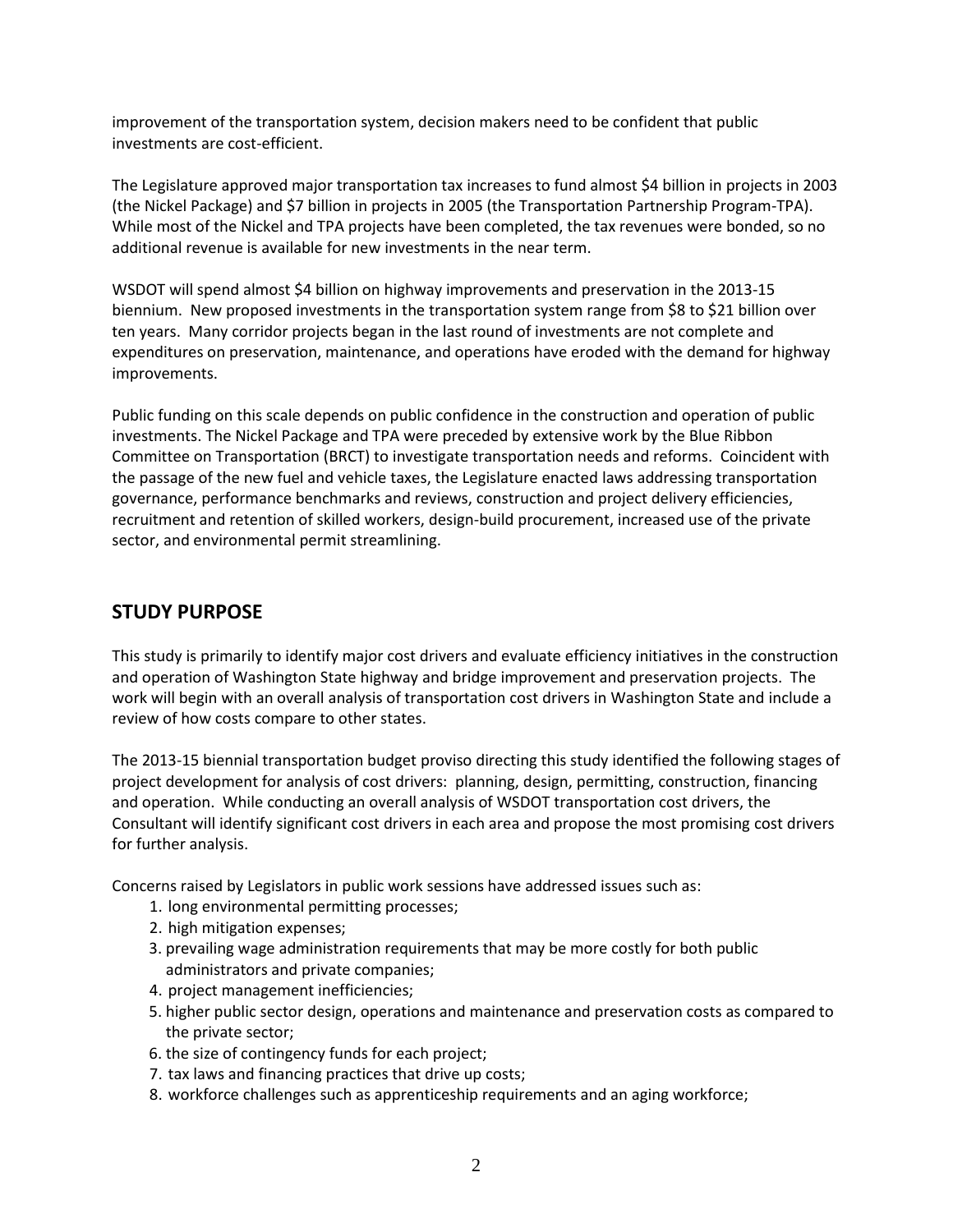- 9. specific instances where state standards are higher than federal standards; and
- 10. the inclusion of bike and pedestrian elements in highway projects (which some view as cost drivers and some would like to have highlighted as separate investments).

The scope of this project does not include the Washington State ferry system or local transportation agencies.

The work will be guided by a 9-member Advisory Panel to be appointed by the Joint Transportation Committee. The Advisory Panel will provide input during the research and analysis phase, provide feedback to the Consultant's proposed efficiency measures, and provide overall guidance of the effort.

# **II. SCOPE OF WORK**

The description below is not intended to fully encompass the study's tasks, but instead includes the minimum requirements in order to provide the Consultant with a framework for the study. Additions and innovations that accomplish the study's tasks, or other tasks recommended by the Consultant, are encouraged.

# **TASK 1: ANALYZE TRANSPORTATION COST DRIVERS IN WASHINGTON STATE**

The Consultant will conduct an analysis of major cost drivers in the construction and operation of WSDOT transportation projects, with the primary focus on highway and bridge improvement and preservation projects. The analysis will include a review of costs in WSDOT mega projects, defined as those in excess of \$1 billion, as well as smaller projects. The eventual goal is to identify alternatives that lead to faster construction times and lower construction and operating costs, while ensuring appropriate environmental and regulatory protections and quality project delivery.

As part of this task, the Consultant will accomplish the following:

- 1. Propose a methodology for the general analysis of WSDOT transportation cost drivers. If the proposed methodological approach involves the analysis of a sampling of WSDOT projects, the consultant should describe how it will ensure that there is no bias in the sample selection.
- 2. Analyze cost drivers for each of the stages of project development identified in the budget proviso: planning, design, permitting, construction, financing, and operation.
- 3. Subject to approval by the JTC Executive Committee, identify specific cost drivers for further analysis which offer the most promising opportunities for improvements in the way WSDOT delivers, preserves, and operates highway system projects.
- 4. For each specific cost driver identified in Item 3 above:
	- a. Describe current policy and practice
	- b. Assess the extent to which the policy/practice results in excessive or extraordinary cost
	- c. Review recent initiatives (if any) to transform the policy/practice to make it more efficient
	- d. Evaluate lessons learned and the status of work on those prior initiatives

**Deliverable:** White Paper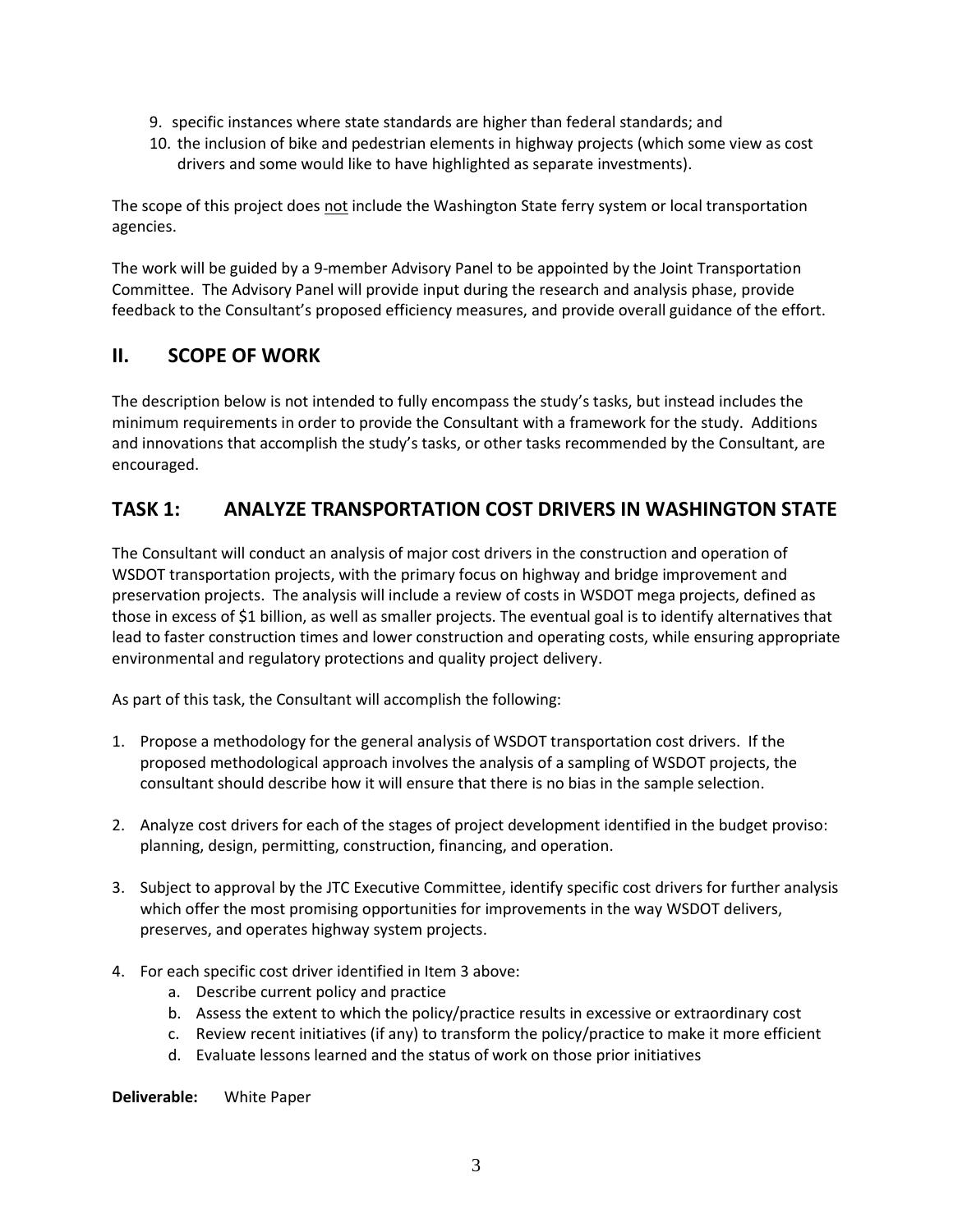# **TASK 2: IDENTIFY BEST PRACTICES FOR THE SPECIFIC COST DRIVERS**

For the specific cost drivers identified in Task 1, Item 3, the Consultant will survey and describe best practices/policies used elsewhere in the country, and if applicable, elsewhere in the world. The Consultant will identify the extent to which WSDOT practices/policies vary from the identified best practices.

The results of Task 2 will be used in completing Tasks 3 and 4.

**Deliverable:** White Paper, which may be combined with another White Paper as the Consultant may propose.

# **TASK 3: COMPARE WSDOT COSTS TO COMPARABLE PROJECT COSTS ELSEWHERE**

The purpose of this comparison is to identify the extent to which WSDOT's practices/policies drive excessive or extraordinary costs compared to similar projects constructed and operated elsewhere. The Consultant will take the lead on identifying the comparable projects elsewhere, after consultation with WSDOT and the Staff Workgroup.

As part of this Task:

- 1. The Consultant will compare WSDOT's project costs to those of comparable projects elsewhere in the United States.
- 2. For the specific cost drivers identified in Task 1, Item 3, the Consultant will identify any Washington practices and policies that drive extraordinary costs compared to practices and policies elsewhere.
- 3. The Consultant may also identify other significant cost drivers which explain differences between WSDOT's costs and those experienced elsewhere.

**Deliverable:** White Paper or PowerPoint Presentation

# **TASK 4: PROPOSE EFFICIENCIES AND/OR REFORMS TO REDUCE COSTS IN WASHINGTON STATE**

The goal for this task is to propose a set of efficiencies and/or reforms that would allow WSDOT to construct projects more quickly, and to build and operate them at a lower cost, while ensuring appropriate environmental and regulatory protections are maintained and a quality project is delivered.

The Consultant shall:

- 1. Identify the proposed changes to be made to increase efficiency;
- 2. Discuss the pros and cons of adopting the changes;
- 3. Provide an estimate of savings likely to be incurred from adopting the change;
- 4. Identify statutory or administrative changes required, if any; and,
- 5. Identify resources that can be used by policy makers to compare construction costs to other areas of the country.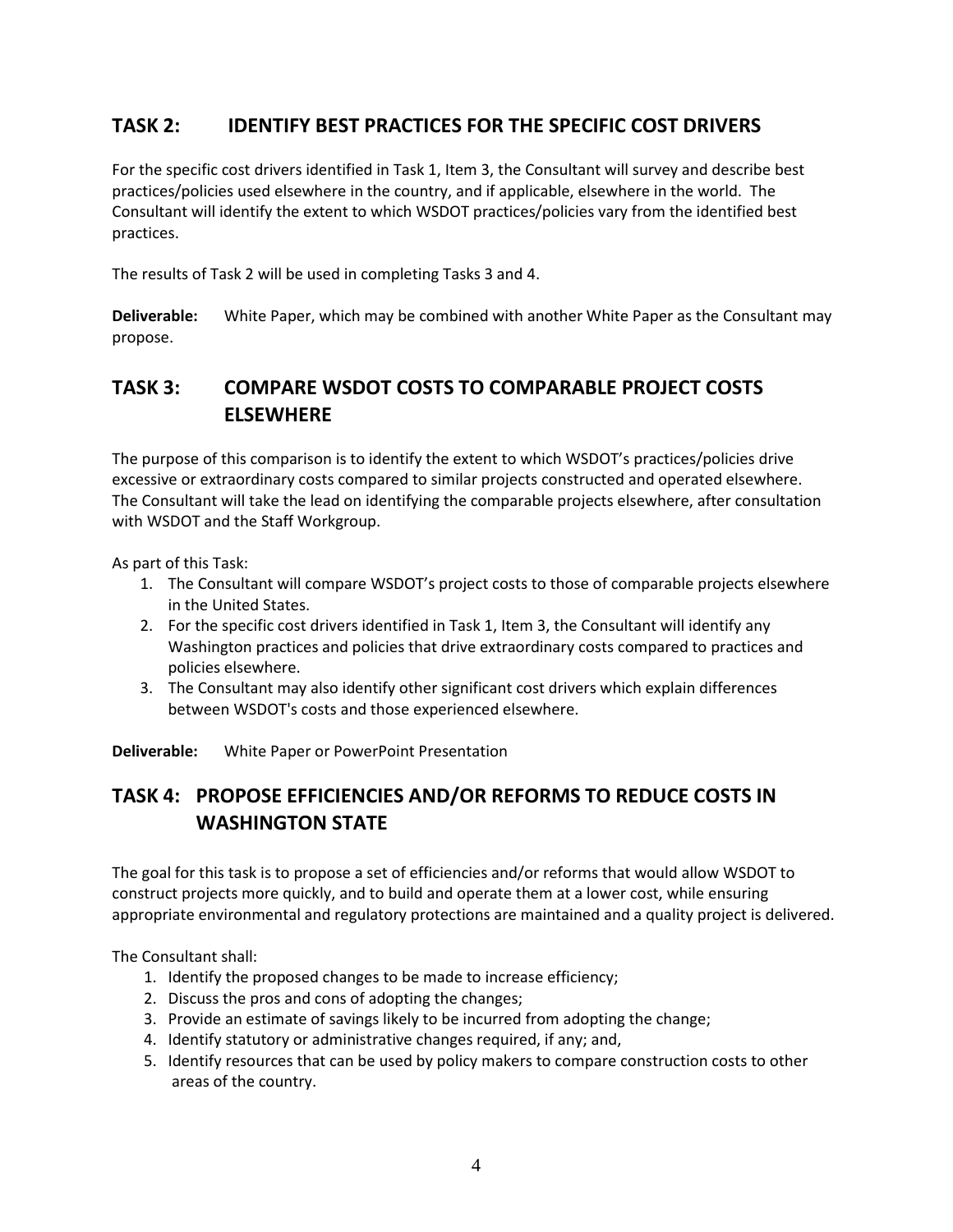Deliverable: White Paper or PowerPoint Presentation, and discussion with the Advisory Panel

## **TASK 5: FACILITATE MEETINGS OF THE ADVISORY PANEL**

There are two primary purposes to the Advisory Panel – one, to be educated about cost drivers in Washington and elsewhere, and two, to provide study input and feedback to the Consultant. While the recommendations in the study will be the Consultant's recommendations, the Consultant is expected to solicit and consider input and feedback provided by the Advisory Panel. The membership of the Panel is specified in Part IV of this RFP.

The Advisory Panel will meet three times, with the dates and locations determined by JTC staff in consultation with the Consultant. Approximate dates are suggested below.

| Meeting 1: | Study introduction, after Consultant has done the initial analysis of cost drivers |
|------------|------------------------------------------------------------------------------------|
|            | (early August)                                                                     |
| Meeting 2: | Discuss best practices, and proposed efficiencies and/or reforms (late             |
|            | October/early November)                                                            |
| Meeting 3: | Review draft recommendations and draft report (early December)                     |

The Consultant may want to interview Panel members at the outset of the study, before the first meeting, in order to introduce themselves and to gather initial input on the concerns Panel members bring to the study, and areas or projects they may propose to study.

# **TASK 6: PREPARE DRAFT AND FINAL REPORT**

The Consultant shall prepare a draft, draft final, and final report.

- Present proposed efficiencies and/or reforms to Advisory Panel at its second meeting
- Prepare a Draft Report for presentation and discussion with the Advisory Panel at its third meeting.
- Present the draft final report to the JTC at its December 12, 2013, meeting.
- After formal acceptance of the report by JTC on January  $8<sup>th</sup>$ , publish the final report.
- Presentations of the Final Report to the House and Senate Transportation Committees in the 2014 legislative session (if requested), likely in January, 2014.

## **III. CONTRACT DELIVERABLES**

The successful Consultant will provide the following services and deliverables:

- 1. Within five (5) calendar days after the award date of the contract, the Consultant shall submit a work plan to meet the requirements in Section II, of this RFP, and any changes necessary based on additional information. The work plan shall include:
	- Specific steps detailing how this study will be carried out;
	- The specific tasks to be performed and by whom;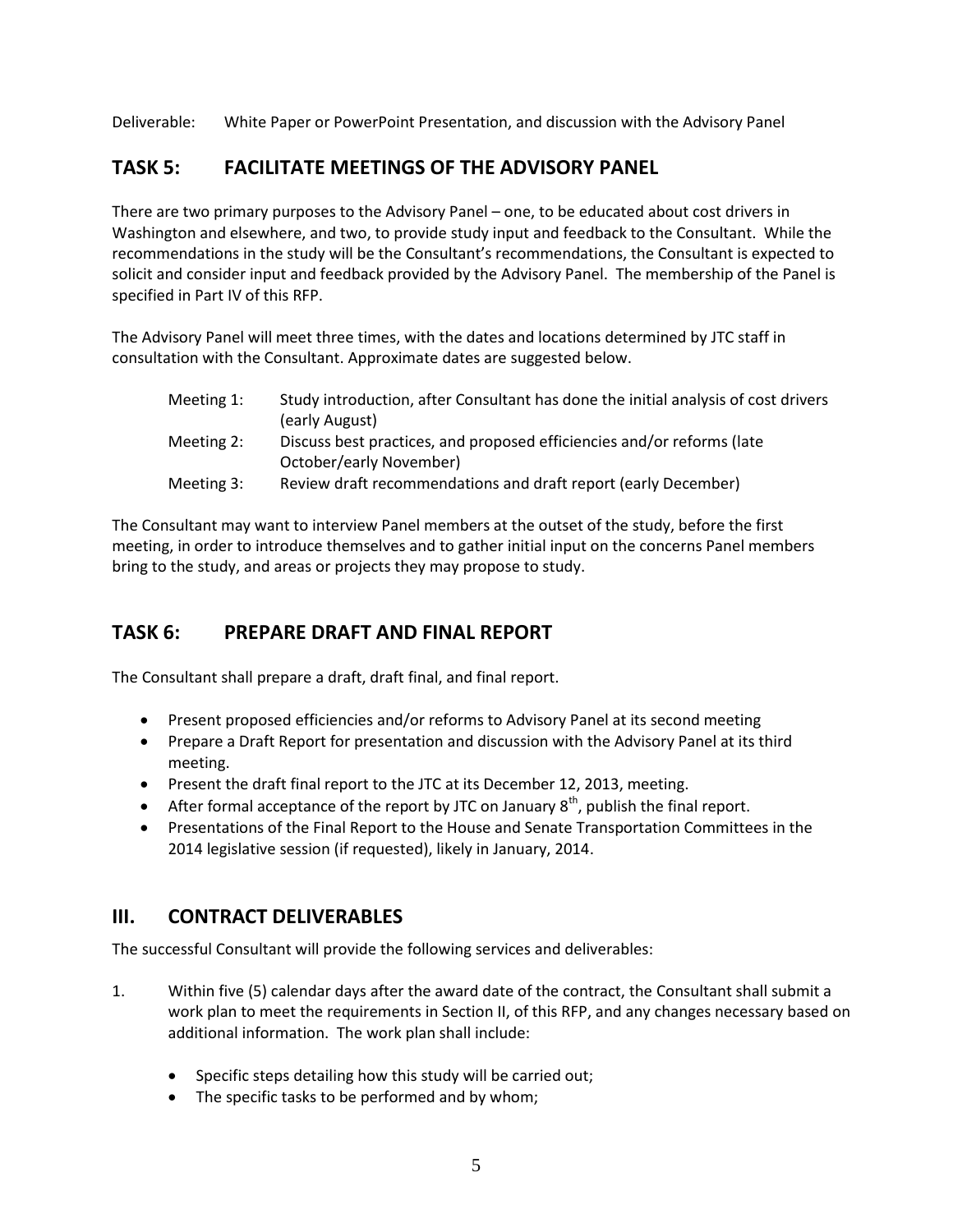- The expected duration and level of effort in hours by person;
- The specific data that will be needed, along with data sources; and
- A schedule for performing the tasks.

The JTC will review, comment on, and approve the final work plan. Any subsequent changes to the work plan shall also require approval by the JTC.

- 2. In conducting the study effort, the Consultant shall coordinate and facilitate the Advisory Panel meetings. The Consultant shall provide all meeting materials. JTC staff will be responsible for scheduling meetings, securing meeting locations, and providing food and refreshments for the meetings.
- 3. Prepare and present to the JTC Contract Manager, monthly interim progress briefings (these may be by phone) and written progress reports that address and summarize the issues in the Consultant's contracted Scope of Work and Work Plan.
- 4. Deliver draft report chapters or sub-chapters relating to the study tasks as they are completed, to the JTC Contract Manager. Progress payments will depend on meeting these milestones.
- 5. Prepare a draft, draft final and final report. The report should describe the analysis, findings, conclusions, and recommendations for the contracted Scope of Work and Work Plan. The Advisory Panel, JTC, JTC Contract Manager, and Staff Workgroup will provide comments. After reviewing and incorporating the JTC's comments, and after formal acceptance by the JTC in January, the Consultant will finalize the report and submit 50 paper copies and an electronic PDF copy on CD to the JTC Project Manager. The Consultant is expected to present the draft report to the JTC at its December 12, 2013, meeting, and may be asked to present the report to the House and Senate Transportation Committees during the 2014 legislative session.
- 6. Prepare an executive summary of the final report.
- 7. Provide electronic copies of all Power Point presentations prepared for this study.

## **IV. OVERSIGHT AND ADMINISTRATIVE RESPONSIBILITY**

The JTC will form an Advisory Panel for input and review of this study. An Advisory Panel of nine (9) will include:

- The Joint Transportation Executive Committee,
- Secretary of Transportation
- A labor representative
- A general contractor
- A representative of an association representing Washington state businesses, and,
- A representative of a private environmental organization.

The study will be supported by a Staff Workgroup comprised of staff from the JTC, House and Senate staff, the Office of Financial Management, and WSDOT. The Consultant should expect to work with the Staff Workgroup prior to each Advisory Committee meeting, to review materials, format and expected outcomes of each meeting. The Consultant will supply all meeting materials.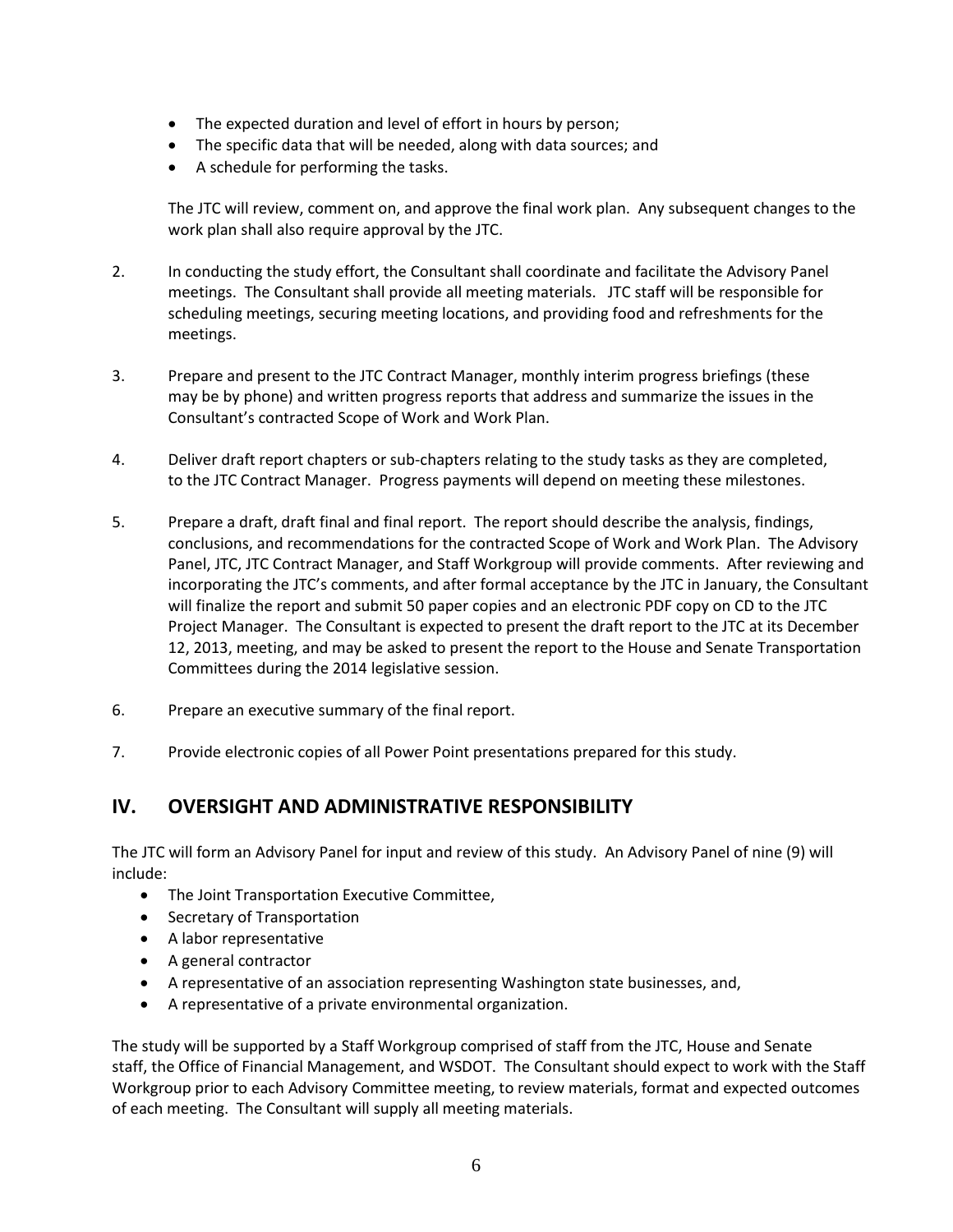JTC staff will be responsible for the following activities:

- Prepare, publish and administer the RFP process.
- Coordinate the Consultant selection process and negotiate the contract.
- Administer the contract (review and approve invoices, ensure milestones are being met, etc.)
- Attend monthly briefings with Consultant.
- Receive, evaluate and edit Consultant products.
- Oversee communications and meetings between JTC, the Consultant, Staff Work Group, and the Advisory Panel.

JTC will have prime oversight for this study.

#### **V. QUALIFICATIONS**

- Bidder must be licensed to do business in the state of Washington.
- JTC shall also examine Bidder for responsibility. Responsibility shall include such measures as insurance coverage that meets state requirements, references, prior experience and satisfaction of existing clients, and other information related to responsibility.

#### **VI. DEFINITIONS**

- **Apparently Successful Bidder** or **Apparently Successful Consultant -** the Bidder or Consultant selected as the most qualified entity to perform the stated services.
- **Bidder or Consultant -** an entity intending to submit or submitting a proposal for the project.
- **JTC -** Joint Transportation Committee, a Washington State legislative agency.
- **JTC Coordinator -** the Chief Executive Officer of the Joint Transportation Committee.
- **JTC Executive Committee** The chairs and ranking members of the House and Senate Transportation Committees. In 2013, this includes House Chair Representative Judy Clibborn, House Ranking Member Representative Ed Orcutt, and Senate Co-Chairs Senator Curtis King and Senator Tracey Eide.
- **RFP** this Request for Proposal, any addendum or erratum thereto, Bidder's written questions and the respective answers, and any related correspondence that is addressed to all Bidders.
- **Staff Workgroup -** staff representing the JTC, House and Senate staff, the Office of Financial Management, and WSDOT.

Contract definitions are provided in the state of Washington General Terms and Conditions for personal services contracts in Exhibit A.

#### **VII. RESOURCES**

The following references are to assist bidders wishing to prepare a proposal for this study. This is not an endorsement of the content of the referenced documents, but is provided for use as a reference to items referred to in the study, as well as other efforts that may have relevance to this study.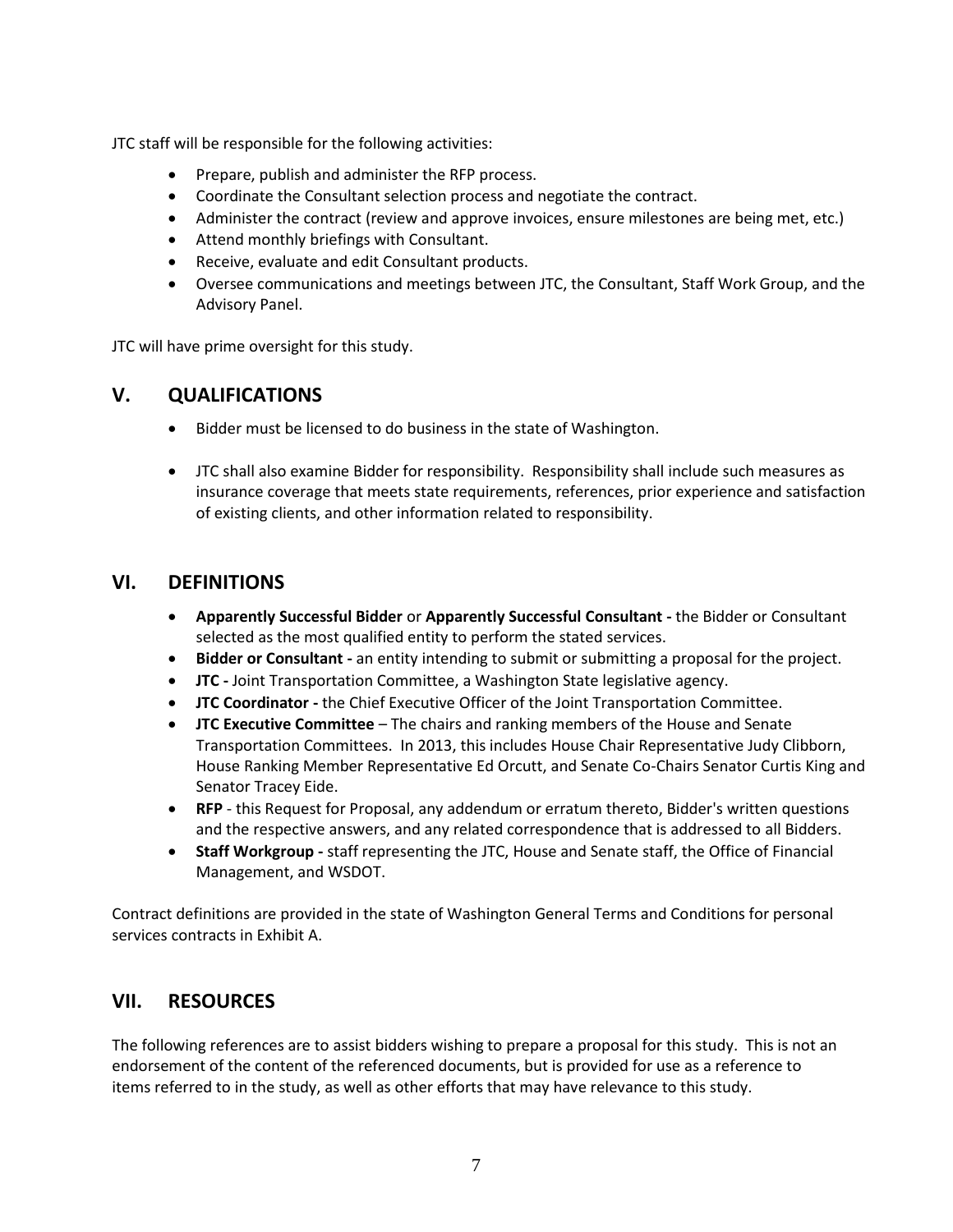#### **General**

- House Transportation Committee February 18, 2013, work session on Cost Drivers [http://app.leg.wa.gov/m/cmd/main.htm?cid=TR#agenda\\_page](http://app.leg.wa.gov/m/cmd/main.htm?cid=TR#agenda_page)
- The Blue Ribbon Commission on Transportation, search the WA State Library holdings at <http://www.sos.wa.gov/library/catalog.aspx>
- Cost Estimating Manual for WSDOT Projects <http://www.wsdot.wa.gov/publications/fulltext/CEVP/EstimatingGuidelines.pdf>
- WSDOT Construction Cost Trends <http://www.wsdot.wa.gov/Business/Construction/CostTrends.htm>
- Gray Notebook Construction Program Performance Reporting [http://www.wsdot.wa.gov/Accountability/GrayNotebook/SI\\_construction.htm](http://www.wsdot.wa.gov/Accountability/GrayNotebook/SI_construction.htm)

#### **Practical Design/"Right Sizing"**

- State DOT Manuals <http://www.modot.org/business/documents/PracticalDesignImplementation.pdf> <http://www.udot.utah.gov/main/uconowner.gf?n=3142031557718121> <http://www.udot.utah.gov/main/uconowner.gf?n=7172901792737641>
- General Reviews <http://www.slideshare.net/kaiblog/performance-based-practical-design> [http://www.oregon.gov/ODOT/HWY/TECHSERV/Pages/practical\\_design.aspx](http://www.oregon.gov/ODOT/HWY/TECHSERV/Pages/practical_design.aspx) [http://www.ktc.uky.edu/files/2012/06/KTC\\_08\\_30\\_SPR\\_369\\_08.pdf](http://www.ktc.uky.edu/files/2012/06/KTC_08_30_SPR_369_08.pdf) <http://www.dot.state.fl.us/structures/designExpo2012/Presentations/PracticalDesignExpo.pdf>

#### **Public Private Partnerships**

 JTC P3 Study (Public Private Partnerships): [http://www.leg.wa.gov/JTC/Documents/Studies/P3/P3FinalReport\\_Jan2012Web.pdf](http://www.leg.wa.gov/JTC/Documents/Studies/P3/P3FinalReport_Jan2012Web.pdf)

#### **Workforce**

- WSDOT Methods of Delivery presentations 2011 (Recruitment and Retention) [http://app.leg.wa.gov/m/cmd/main.htm?cid=TR#agenda\\_page](http://app.leg.wa.gov/m/cmd/main.htm?cid=TR#agenda_page)
- WSDOT Reports on Alternative Delivery Procedures for Construction Services, December 2004 and February 2007 (increased use of private contractors)
	- o [http://www.leg.wa.gov/JTC/Documents/Studies/Transportation%20Efficiencies/Contracting](http://www.leg.wa.gov/JTC/Documents/Studies/Transportation%20Efficiencies/Contracting%20Out%20Report%2004.pdf) [%20Out%20Report%2004.pdf](http://www.leg.wa.gov/JTC/Documents/Studies/Transportation%20Efficiencies/Contracting%20Out%20Report%2004.pdf)
	- o [http://www.leg.wa.gov/JTC/Documents/Studies/Transportation%20Efficiencies/Alt%20Del](http://www.leg.wa.gov/JTC/Documents/Studies/Transportation%20Efficiencies/Alt%20Del%20Methods%20rpt%202007.pdf) [%20Methods%20rpt%202007.pdf](http://www.leg.wa.gov/JTC/Documents/Studies/Transportation%20Efficiencies/Alt%20Del%20Methods%20rpt%202007.pdf)
- LNI Apprenticeship Fact Sheet: <http://www.lni.wa.gov/TradesLicensing/Apprenticeship/files/pubs/aurdescription.pdf>

#### **Permitting**

- HTC presentation on a Regional Stormwater Monitoring Program for Puget Sound, January 25, 2012 (Stormwater permit compliance) [http://app.leg.wa.gov/m/cmd/main.htm?cid=TR#agenda\\_page](http://app.leg.wa.gov/m/cmd/main.htm?cid=TR#agenda_page)
- General mitigation, WSDOT Cost case studies (2003, 2006, 2009, 2012 underway?): <http://www.wsdot.wa.gov/projects/mitigation>
- Wetland Mitigation banking: [WSDOT mitigation banking webpage](http://www.wsdot.wa.gov/Environment/Wetlands/Mitigation/alternativemitigation.htm)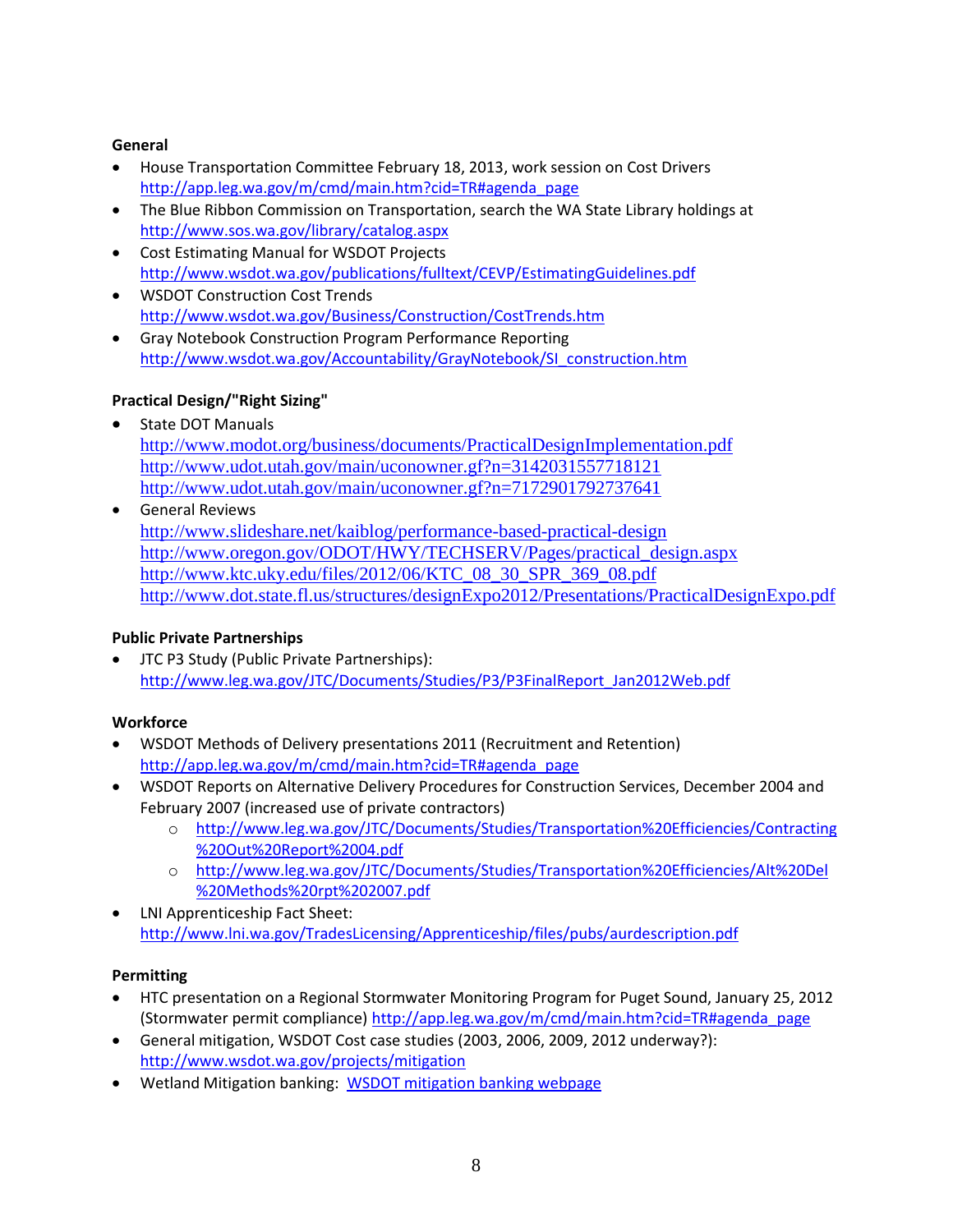- $\circ$  DOT may also use private mitigation banks certified by the Department of Ecology: Ecology [Wetland Mitigation webpage](http://www.ecy.wa.gov/programs/sea/wetlands/mitigation/banking/index.html)
- Wetlands Regulations: <http://www.wsdot.wa.gov/Environment/Wetlands/Mitigation/alternativemitigation.htm>
- Permit Streamlining, TPEAC information on the Office of Regulatory Assistance website: <http://www.ora.wa.gov/spotlight-series/tpeac/index.htm>

# **VIII. PROJECT BUDGET**

The budget for this project shall not exceed a maximum of \$300,000. Any resulting contract for this project will be subject to the standard state of Washington General Terms and Conditions for personal services contracts. A copy is attached to this RFP as Exhibit A.

# **IX. INSTRUCTION TO BIDDERS**

#### **A. SUBMISSION OF PROPOSAL**

**NOTE:** All times listed below refer to local time in Olympia, Washington.

- 1. A Letter of Intent to Bid must be submitted either electronically or by paper copy by 5:00 p.m., local time in Olympia, on **May 24, 2013**, and must include company name, address and email address.
- 2. Bidders must submit six copies of the proposal and one electronic PDF copy on CD.
- 3. Bidders must include one paper copy of two samples of previous work similar to this type of project and the internet link to these samples or an electronic copy on CD.
- 4. Proposals are due no later than **5:00 p.m., local time in Olympia, on June 4, 2013,** whether mailed or hand delivered. Late proposals will not be accepted and will be automatically disqualified. Proposals should be submitted to:

Joint Transportation Committee Sonia Plasencia, RFP Coordinator P.O. Box 40937 3309 Capital Blvd Olympia, WA 98504-0937

- 5. Selected bidders will be required to attend oral interviews and provide presentations at their expense. Selected bidders will be notified of the date, time and location of their scheduled interview and presentation.
- 6. All proposals and accompanying documentation become the property of the JTC and will not be returned.
- 7. JTC will not be liable for any costs associated with preparation and presentation of a proposal submitted in response to this RFP. The Bidder assumes responsibility for its personnel's travel and associated costs as they relate to bidding on this project.
- 8. In the event it becomes necessary to revise any part of this RFP, an addendum or erratum will be provided to all Bidders who submitted a Letter of Intent to bid.
- 9. After submission, Bidders will not be allowed to amend their proposal. Responses consisting solely of marketing material are not acceptable and will be rejected.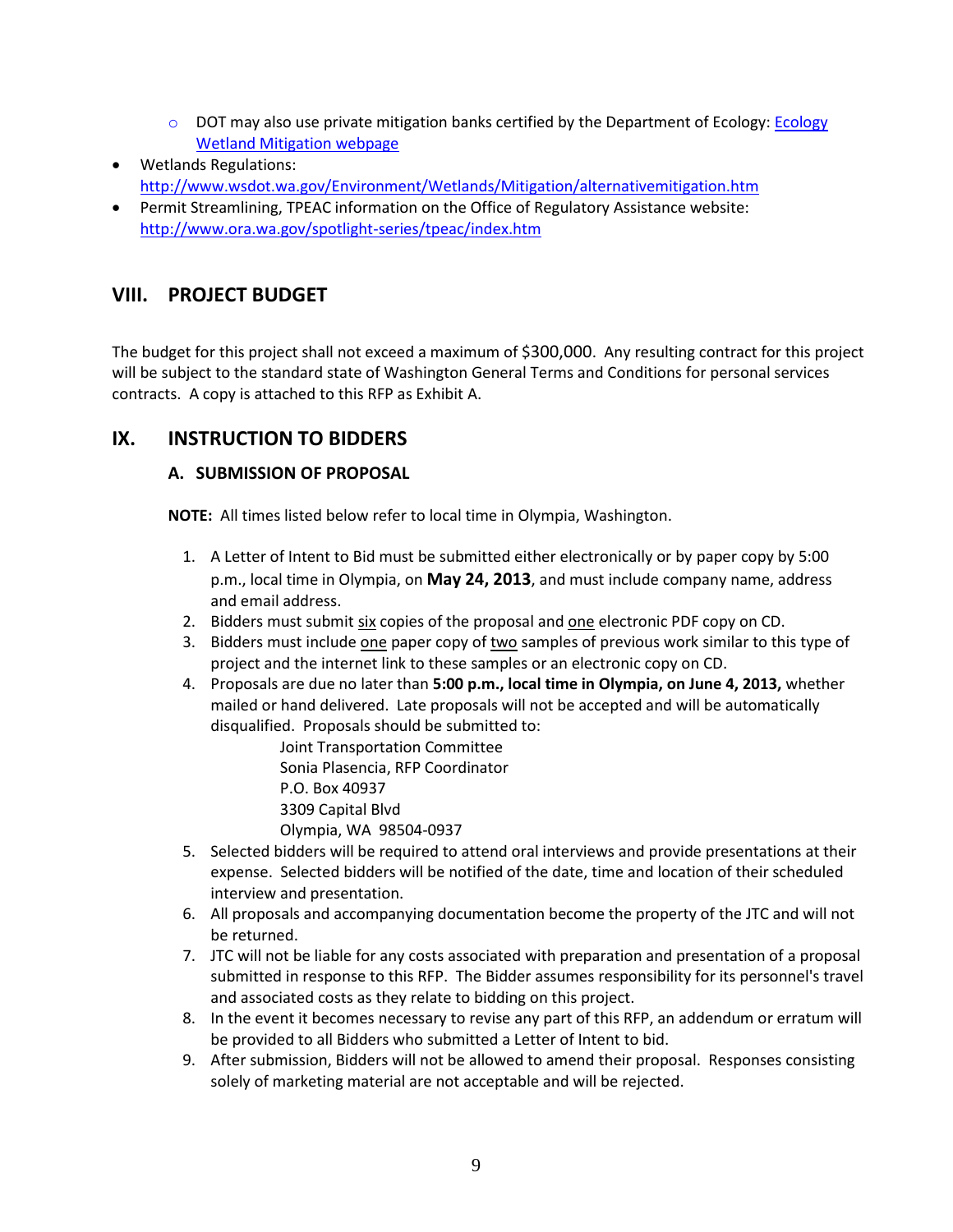10. Questions regarding this RFP should be directed to Sonia Plasencia, RFP Coordinator, as the single point of contact for this solicitation, **by email only** to sonia.plasencia@leg.wa.gov. Inquiries concerning clarification of some aspect of the RFP will be accepted beginning at 9:00 a.m. on **May 16, 2013***.* No inquiries concerning the RFP will be accepted after 5:00 p.m., local time in Olympia, on **May 24, 2103***.* By **May 28, 2013***,* responses to inquiries will be transmitted to all Bidders who have submitted a Letter of Intent to Bid.

#### **B. LETTER OF SUBMITTAL**

The Letter of Submittal and the attached Certification and Assurances form (Exhibit B) must each be signed and dated by a person authorized to legally bind the Bidder to a contractual relationship, e.g., the President or Executive Director if a corporation, the managing partner if a partnership, or the proprietor if a sole proprietorship. Along with introductory remarks, the Letter of Submittal is to include by attachment the following information about the Bidder and any proposed subcontractors:

- 1. Name, address, principal place of business, telephone number, and fax number/email address of legal entity or individual with whom contract would be written.
- 2. Name, address, and telephone number of each principal officer (President, Vice President, Treasurer, Chairperson of the Board of Directors, etc.).
- 3. Legal status of the Bidder (sole proprietorship, partnership, corporation, etc.) and the year the entity was organized to do business as the entity now substantially exists.
- 4. Federal Employer Tax Identification number or Social Security number and the Washington Uniform Business Identification (UBI) number issued by the state of Washington Department of Revenue.
- 5. Location of the facility from which the Bidder would operate.
- 6. Identify any Washington State employees or former Washington State employees employed or on the firm's governing board as of the date of the proposal. Include their position and responsibilities within the Consultant's organization. If following a review of this information, it is determined by the JTC that a conflict of interest exists, the Bidder may be disqualified from further consideration for the award of a contract.

#### **C. PROPOSAL FORMAT**

Seven copies of the proposal must be submitted on eight and one-half by eleven (8 1/2x11) inch paper with tabs separating the major sections of the proposal and one electronic PDF copy on CD. The five major sections of the proposal are to be submitted in the order noted below:

- 1. Letter of Submittal, including signed Certifications and Assurances (Exhibit B).
- 2. Technical Approach
	- A description of proposed approaches to tasks 1-6 of the Scope of Work, Section ll of this RFP, not to exceed ten pages. This page limitation does not include resumes, qualifications, work samples, Letter of Submittal or signed Certifications and Assurances form.
- 3. Management Approach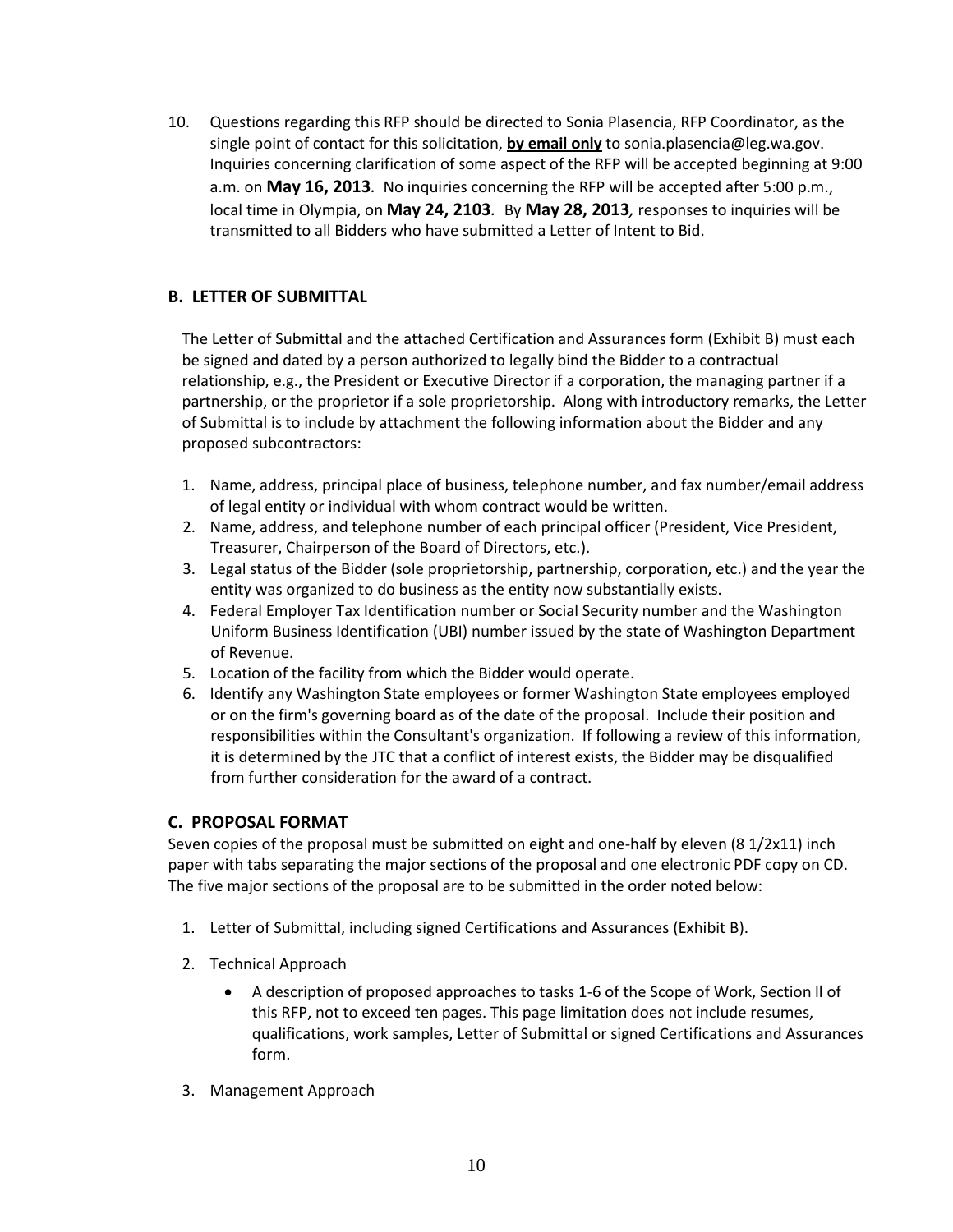- A statement of qualifications to conduct this work.
- Identification of the individual(s) who will do the actual work being proposed, with attached professional resumes.
- Bidders must include one paper copy of two samples of previous work similar to this type of project and the internet link to these samples or an electronic copy on CD.
- 4. Cost Approach
	- The total cost of this work in a detailed budget, including direct and indirect labor, travel, and any other expenses (itemized). The cost description should identify projected work hours and hourly rate(s) for each employee by name and task who will be assigned to this project.
- 5. References
	- Include three references with whom your firm and the proposed Project Manager has done similar work. For each reference, include name, title, organization, address, phone number and email address. References may not include staff of the Joint Transportation Committee, nor House or Senate Transportation Committee staff.

# **X. EVALUATION CRITERIA**

Proposals will be reviewed and evaluated by a panel selected by the JTC. After the initial evaluations, the JTC will select a small group of Bidders as finalists for oral interviews and presentations to the evaluation panel. Commitments made by the Bidder at the oral interview, if any, will be considered binding. The score from the oral presentation will be considered independently and will determine the apparently successful bidder.

Written proposals submitted in response to this RFP will be evaluated and weighted on the following three categories. This evaluation will be used solely for selecting Bidders to be invited to make an oral presentation.

- Technical Approach (50%)
	- $\triangleright$  Proposed project approach and methodology
	- $\triangleright$  Quality of work plan
	- $\triangleright$  Feasibility of proposed schedule
	- $\triangleright$  Description of proposed deliverables
- Management Approach (40%)
	- > Project Team Structure/Internal Controls
	- $\triangleright$  Staff Qualifications & resumes
	- $\triangleright$  Relevant experience with projects of similar complexity & type
	- $\triangleright$  Other applicable experience
- Cost Approach (10%)
	- $\triangleright$  Quality of detailed budget
	- $\triangleright$  Reasonableness of cost approach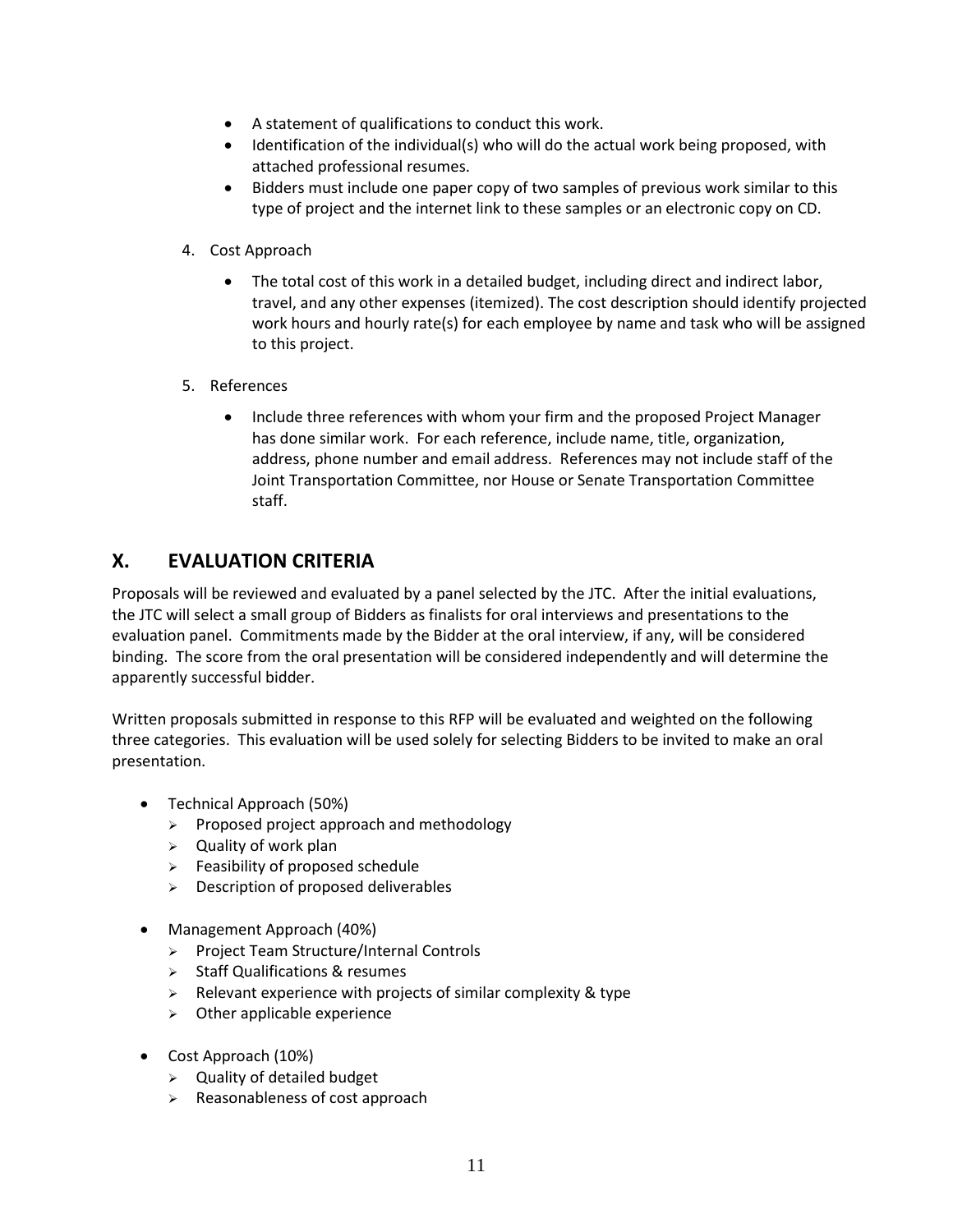$\triangleright$  Total project cost

## **XI. ESTIMATED SCHEDULE OF ACTIVITIES**

Letters of Intent to Bid Due May 24, 2013 Due Date for Proposals **Due 2013** Evaluate Proposals **IV** and Table 12, 2013 Oral Interviews **June 19, 2013** Announce Apparent Successful Consultant June 21, 2013 Estimated Contract Start Date July 5, 2013 Introductory Presentation to JTC July 24, 2013 Study Update to JTC COME COMPUTER CORRECTED STUDIES October 9, 2013 Draft Report Due to Advisory Panel **Communist Coney Coney Week before 3rd Panel meeting** Present draft report to JTC December 12, 2013 Draft Final Report Due December 16, 2013 Presentations to legislative Transportation Cmtes January or February, 2014

#### **XII. PROPRIETARY INFORMATION**

All proposals received shall become public record, but shall remain confidential until the successful bidder resulting from this RFP, if any, is announced. Thereafter, proposals shall be available for public inspection and copying as required by Chapter 42.17 RCW (the principal Washington State statute pertaining to accessibility to public records) except as exempted in that chapter or by other law. Bidders are advised that the permissible exemptions from public disclosure pursuant to Chapter 42.17 RCW are very narrow in scope and will be strictly construed. In the event that a bidder desires to claim portions of its proposal as exempt from disclosure under the provisions of the aforementioned RCW, it is incumbent upon that bidder to clearly identify those portions in a proposal transmittal letter. The transmittal letter must identify the page and particular exemption(s) from disclosure upon which it is making its claim. Further, each page claimed to be exempt must be clearly identified by the word "CONFIDENTIAL" printed on the lower right-hand corner of the page. *Designating the entire proposal as confidential is not acceptable and will not be honored.*

**NOTE:** The proposal of the successful bidder will be attached to the resulting contract and incorporated therein by that attachment. Therefore, as part of a public state agency contract, the *entirety* of the successful bidder's proposal will be subject to public disclosure regardless of any claim of confidentiality or previously applicable statutory exemption. Nevertheless, should a successful bidder obtain a court order from a Washington State court of competent jurisdiction prohibiting disclosure of parts of its proposal prior to the execution of the contract incorporating the same, the JTC shall comply with the court order. The burden is upon the successful bidder to evaluate and anticipate its need to maintain confidentiality and to proceed accordingly. Timeliness will be of the essence; a delay in execution of the contract to accommodate a petition to the courts will not be allowed.

#### **XIII. JTC RIGHTS**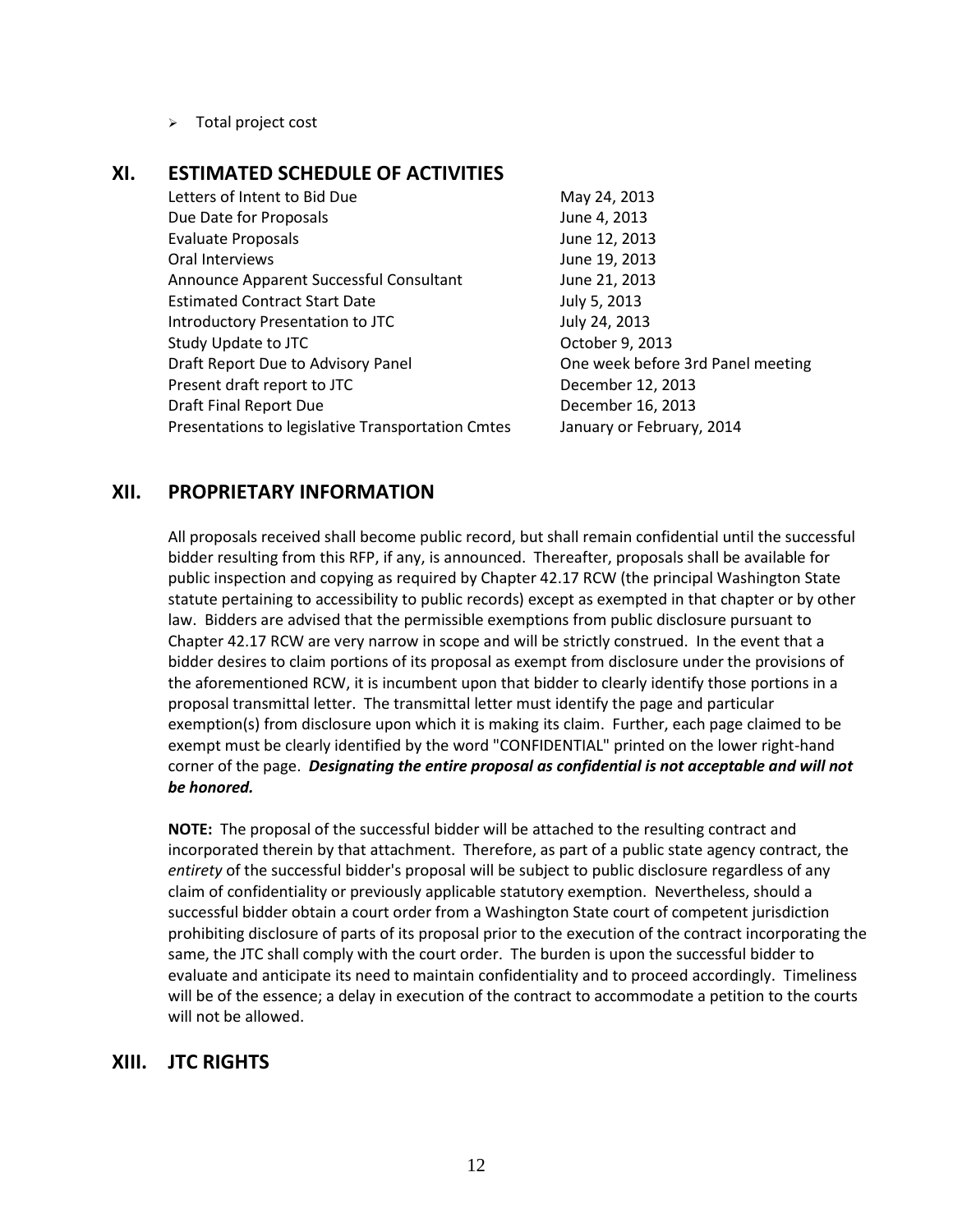- 1. Determination of clarity and completeness in the responses to any of the provisions in this RFP will be made solely by the JTC. The JTC reserves the right to require clarification, additional information, and materials in any form relative to any or all of the provisions or conditions of this RFP.
- 2. The JTC reserves the right to reject any or all proposals at any time prior to the execution of a contract acceptable to the JTC, without any penalty to the JTC.
- 3. The JTC intends to award the contract to the Bidder with the best combination of attributes based on the evaluation criteria listed in Section X of this RFP. This RFP does not, however, obligate the JTC to contract for services herein.
- 4. Should the JTC fail to negotiate a contract with the Apparently Successful Bidder, the JTC reserves the right to negotiate and contract with the next most qualified Bidder.
- 5. The JTC reserves the right to waive specific terms and conditions contained in this RFP.
- 6. It shall be understood by Bidders that their proposal is predicated upon acceptance of all terms and conditions contained in this RFP unless the Bidder has obtained such a waiver, in writing, from the JTC prior to submission of the proposal. Any such waiver will be granted to all Bidders.
- 7. The JTC reserves the right, at its sole discretion, to waive minor administrative irregularities contained in any Bidder's proposal.

*Thank you for your interest.* **\_\_\_\_\_\_\_\_\_\_\_\_\_\_\_\_\_\_\_\_\_\_\_\_\_\_\_**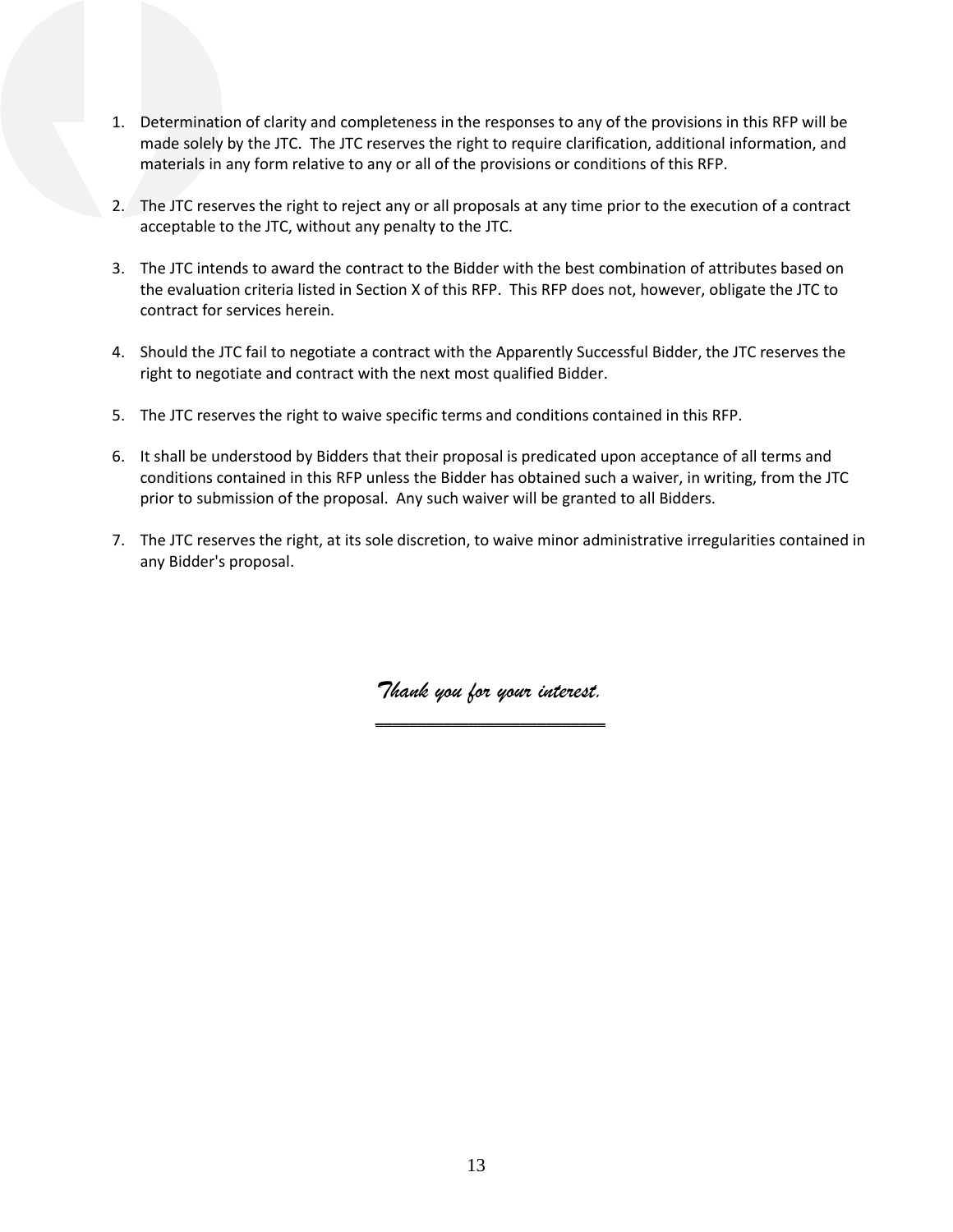## **GENERAL TERMS AND CONDITIONS**

DEFINITIONS -- As used throughout this contract, the following terms shall have the meaning set forth below:

- A. The "Joint Transportation Committee," or "JTC," shall mean the Washington State Joint Transportation Committee, any division, section, office, unit, or other entity of JTC or any of the officers or other officials lawfully representing the JTC.
- B. "Contractor" shall mean that firm, provider, organization, individual, or other entity performing services under this contract, and shall include all employees of the Contractor.
- D. "Subcontractor" shall mean one not in the employment of the Contractor, who is performing all or part of those services under this contract under a separate contract with the Contractor. The terms "Subcontractor" and "Subcontractors" means Subcontractor(s) in any tier.

CONTRACTOR NOT EMPLOYEE OF THE AGENCY -- The Contractor and his or her employees or agents performing under this contract are not employees or agents of JTC. The Contractor will not hold himself/herself out as or claim to be an officer or employee of JTC or of the state of Washington by reason hereof, nor will the Contractor make any claim or right, privilege or benefit which would accrue to an employee under Chapter 41.06. RCW or Chapter 28B.16 RCW.

NONDISCRIMINATION -- During the performance of this contract, the Contractor shall comply with all federal and state nondiscrimination laws, regulations, and policies.

NONCOMPLIANCE WITH NONDISCRIMINATION LAWS -- In the event of the Contractor's noncompliance or refusal to comply with any nondiscrimination law, regulation, or policy, this contract may be rescinded, canceled, or terminated in whole or in part, and the Contractor may be declared ineligible for further contracts with JTC. The Contractor shall, however, be given a reasonable time in which to cure this noncompliance. Any dispute may be resolved in accordance with the "Disputes" procedure set forth herein.

SUBCONTRACTING -- Neither the Contractor nor any Subcontractor shall enter into subcontracts for any of the work contemplated under this contract without obtaining prior written approval of the JTC.

INDEMNIFICATION -- The contractor shall defend, protect, and hold harmless the state of Washington, JTC, or any employees thereof, from and against all claims, suits or actions arising from the Contractor's acts which are libelous or slanderous, which result in injury to persons or property, which violate a right of confidentiality, or which constitute an infringement of any copyright, patent, trademark, or trade name through use of reproduction of material of any kind.

COVENANT AGAINST CONTINGENT FEES -- The Contractor warrants that no person or selling agent has been employed or retained to solicit or secure this contract upon an agreement or understanding for a commission, percentage, brokerage, or contingent fee, excepting bona fide employees or bona fide established agent maintained by the Contractor for the purpose of securing business. JTC shall have the right, in the event of breach of this clause by the Contractor, to annul this contract without liability or, at its discretion, to deduct from the contract price or consideration or recover by other means the full amount of such commission, percentage, brokerage or contingent fee.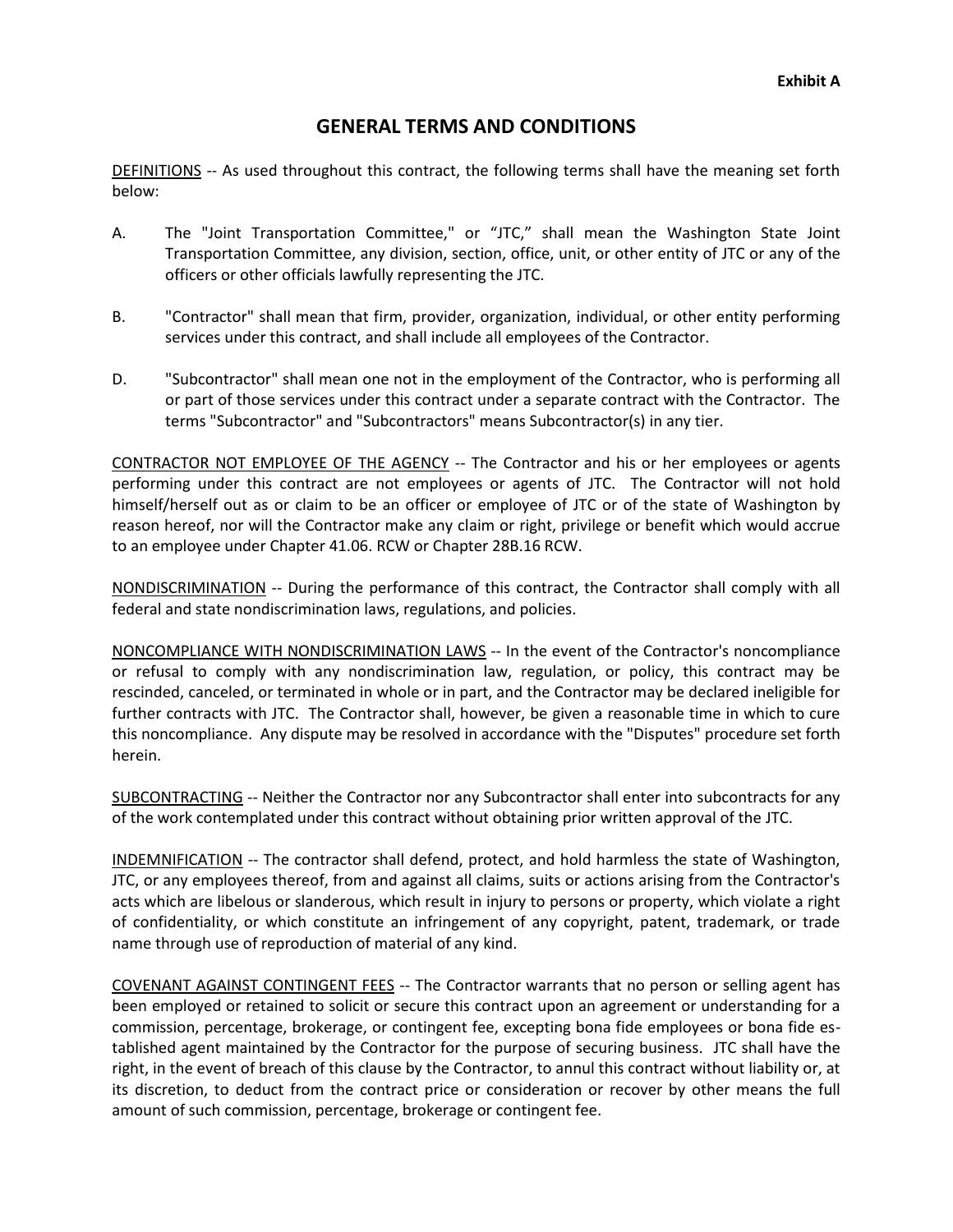CONFLICT OF INTEREST -- JTC may, by written notice to the Contractor, terminate this contract if it is found after due notice and examination by the JTC that there is a violation of the *State Ethics Law Chapter 42.52 RCW*; or any similar statute involving the Contractor in the procurement of, or performance under, this contract.

In the event this contract is terminated as provided above, JTC shall be entitled to pursue the same remedies against the Contractor as it could pursue in the event of a breach of the contract by the Contractor. The rights and remedies of JTC provided for in this clause shall not be exclusive and are in addition to any other rights and remedies provided by law. The existence of facts upon which the JTC makes any determination under this clause shall be an issue and may be reviewed as provided in the "Disputes" clause of this contract.

#### TREATMENT OF ASSETS --

- A. Title to all property furnished by JTC shall remain in JTC's office. Title to all property furnished by the Contractor, for the cost of which the Contractor is entitled to be reimbursed as a direct item of cost under this contract, shall pass to and vest in JTC upon delivery of such property by the vendor. Title to other property, the cost of which is reimbursable to the Contractor under this contract, shall pass to and vest in JTC upon (i) issuance for use of such property in the performance of this contract, or (ii) commencement of use of such property in the performance of this contract, or (iii) reimbursement of the cost thereof by JTC in whole or in part, whichever first occurs.
- B. Any property of JTC furnished to the Contractor shall, unless otherwise provided herein or approved by the JTC, be used only for the performance of this contract.
- C. The Contractor shall be responsible for any loss or damage to property of JTC which results from the negligence of the Contractor or which results from the failure on the part of the Contractor to maintain and administer that property in accordance with sound management practices.
- D. Upon loss or destruction of, or damage to, any auditees' or JTC's property, the Contractor shall notify JTC thereof and shall take all reasonable steps to protect that property from further damage.
- E. The Contractor shall surrender to JTC all property of JTC prior to settlement upon completion, termination, or cancellation of this contract.
- F. All reference to the Contractor under this clause shall also include Contractor's employees, agents, or Subcontractors.

NONASSIGNABILITY -- Neither this contract, nor any claim arising under this contract, shall be transferred or assigned by the Contractor.

RECORDS, DOCUMENTS AND REPORTS -- The Contractor shall maintain books, records, documents, and other evidence of accounting procedures and practices which sufficiently and properly reflect all direct and indirect costs of any nature expended in the performance of this contract. These records shall be subject at all reasonable times to inspection, review, or audit by personnel duly authorized by the JTC, State Auditor or federal officials so authorized by law, rule, regulation, or contract. The Contractor will retain all books, records, documents, and other materials relevant to this contract for six (6) years after settlement, and make them available for inspection by persons authorized under this provision.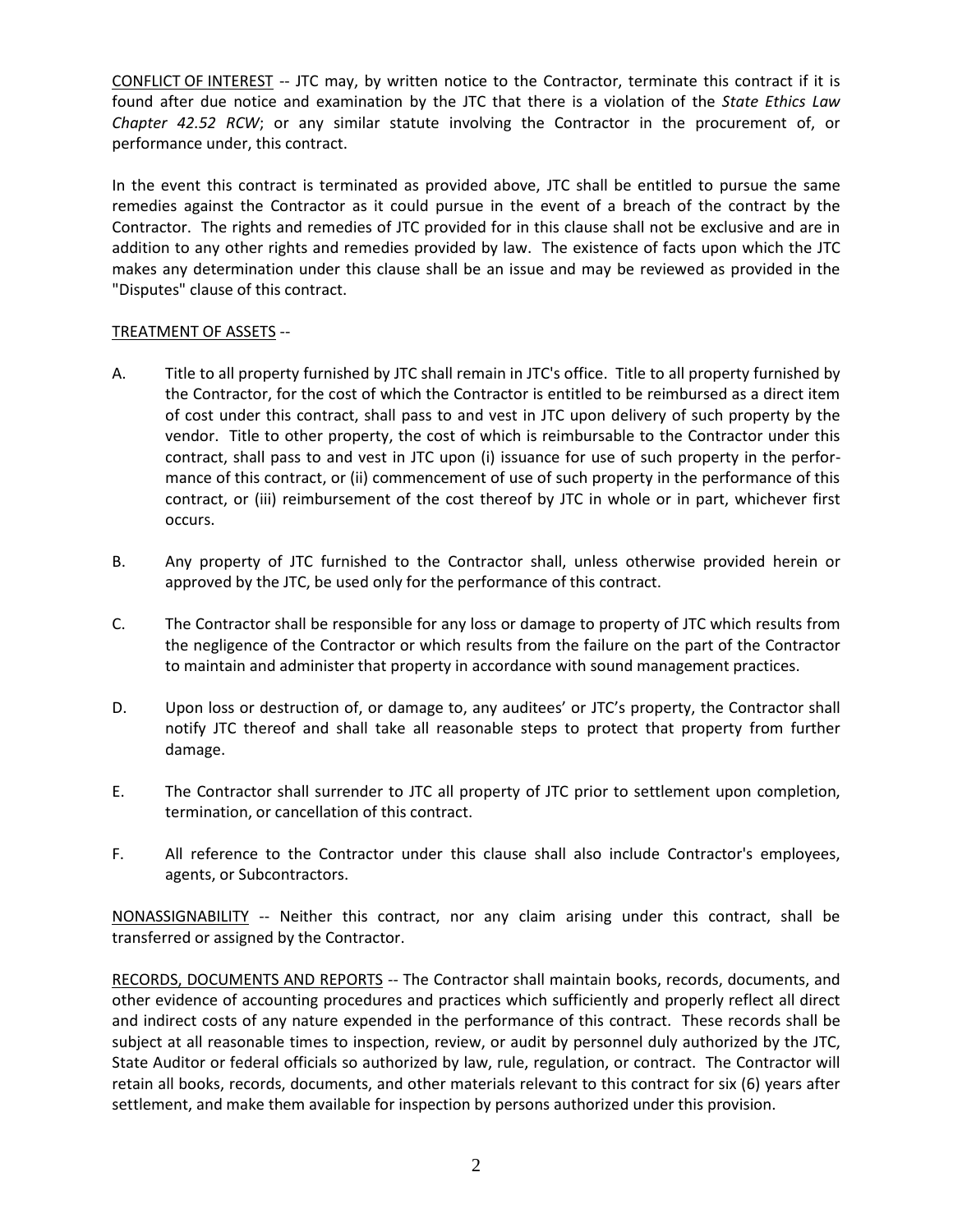RIGHT OF INSPECTION -- The Contractor shall provide right of access to its facilities to the JTC, or any of its officers, or to any other authorized agent or official of the state of Washington or the federal government at all reasonable times, in order to monitor and evaluate performance, compliance, and/or quality assurance under this contract.

SAFEGUARDING OF INFORMATION -- The use or disclosure by any party of any information concerning JTC for any purpose not directly connected with the administration of JTC or the Contractor's responsibilities with respect to services provided under this contract is prohibited except by written consent of the JTC.

RIGHTS IN DATA -- Unless otherwise provided, data which originates from this contract shall be "works for hire" as defined by the U.S. Copyright Act of 1976 and shall be owned by JTC. Data shall include, but not be limited to: working papers, reports, documents, pamphlets, advertisements, books, magazines, surveys, studies, computer programs, films, tapes, and/or sound reproductions. Ownership includes the right to copyright, patent, register, and the ability to transfer these rights.

Data which is delivered under the contract, but which does not originate therefrom shall be transferred to JTC with a nonexclusive, royalty-free, irrevocable license to publish, translate, reproduce, deliver, perform, dispose of, and to authorize others to do so; *provided*, that such license shall be limited to the extent which the Contractor has a right to grant such a license. The Contractor shall exert all reasonable effort to advise JTC, at the time of delivery of data furnished under this contract, of all known or potential invasions of privacy contained therein and of any portion of such document which was not produced in the performance of this contract. JTC shall receive prompt written notice of each notice of claim of copyright infringement received by the Contractor with respect to any data delivered under this contract. JTC shall have the right to modify or remove any restrictive markings placed upon the data by the Contractor.

REGISTRATION WITH DEPARTMENT OF REVENUE -- The Contractor shall complete registration with the Department of Revenue, General Administration Building, Olympia, WA 98504, and be responsible for payment of all taxes due on payments made under this contract.

LICENSING, ACCREDITATION AND REGISTRATION -- The Contractor shall comply with all applicable local, state and federal licensing, accreditation, and registration requirements/standards, necessary for the performance of this contract.

INDUSTRIAL INSURANCE COVERAGE -- The Contractor shall provide or purchase industrial insurance coverage prior to performing work under this contract. JTC will not be responsible for payment of industrial insurance premiums or for any other claim or benefit for this Contractor, or any Subcontractor or employee of the Contractor, which might arise under the industrial insurance laws during performance of duties and services under this contract.

ADVANCE PAYMENTS PROHIBITED -- No payment in advance or in anticipation of services or supplies to be provided under this contract shall be made by JTC.

SAVINGS -- In the event funding from state, federal, or other sources is withdrawn, reduced, or limited in any way after the effective date of this contract and prior to normal completion, JTC may terminate the contract under the "Termination for Convenience" clause, without the five-day notice requirement, subject to renegotiation under those new funding limitations and conditions.

LIMITATION OF AUTHORITY -- Only the JTC shall have the express, implied, or apparent authority to alter, amend, modify or waive any clause or condition of this contract. Furthermore, any alteration,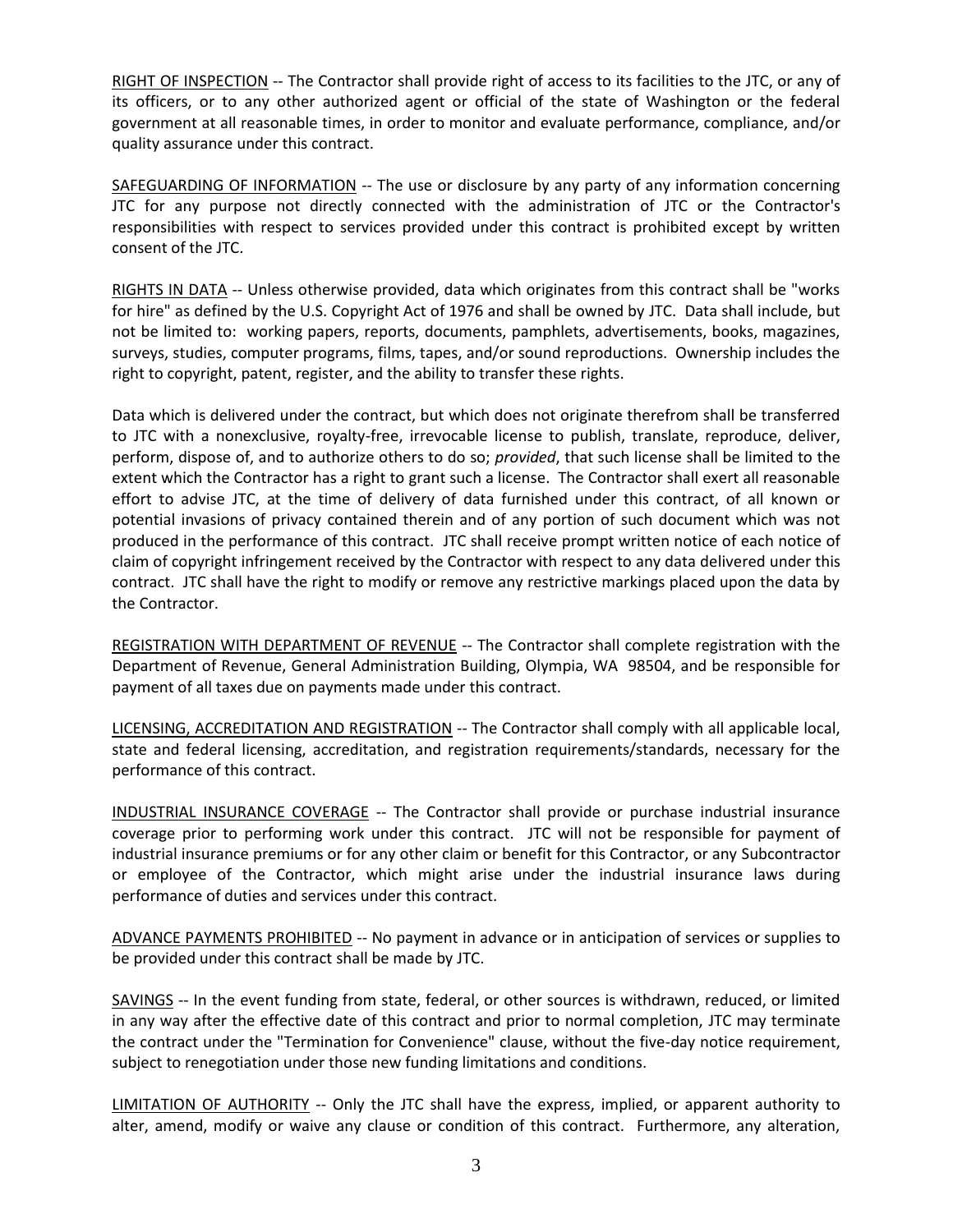amendment, modification, or waiver of any clause or condition of this contract is not effective or binding unless made in writing and signed by the JTC.

WAIVER OF DEFAULT -- Waiver of any default shall not be deemed to be a waiver of any subsequent default. Waiver of breach of any provision of the contract shall not be deemed to be a waiver of any other or subsequent breach and shall not be construed to be a modification of the terms of the contract unless stated to be such in writing, signed by the JTC and attached to the original contract.

CHANGES AND MODIFICATIONS -- The JTC may, at any time, by written notification to the Contractor and without notice to any known guarantor or surety, make changes in the general scope of the services to be performed under the contract. If any such changes cause an increase or decrease in the cost of, or the time required for the performance of this contract, an equitable adjustment may be made in the contract price or period of performance, or both, and the contract shall be modified in writing accordingly. Any claim by the Contractor for adjustment under this clause must be asserted within thirty (30) days from the date of Contractor's receipt of the notice of such change; *provided*, however, that the JTC may, upon determining that the facts justify such action, receive and act upon such claim asserted at any time prior to final payment under this contract. Failure to agree to any adjustment shall be a dispute concerning a question of fact within the meaning of the clause of this contract entitled "Disputes." However, nothing in this clause shall excuse the Contractor from proceeding with the contract as changed.

DISPUTES – If a dispute should arise between the Contractor and JTC regarding the performance or expected outcomes of the contract, such dispute shall be referred to the JTC Coordinator for review and decision. If the decision by the JTC Coordinator is not satisfactory to the Contractor, the Contractor may request in writing that the dispute be reviewed by the executive committee of JTC. Such written request shall be provided to the JTC Coordinator within five (5) days following the Coordinator's decision. The Coordinator shall present the written request to the executive committee at its earliest convenience for review and decision. The decision of the executive committee shall become final and binding.

Unless mutually agreed to by the JTC and the Contractor, the work to be performed under this agreement shall not be delayed or stopped during the review of a dispute either by the JTC Staff Coordinator or the JTC Executive Committee.

TERMINATION FOR DEFAULT -- By written notice, JTC may terminate the contract, in whole or in part, for failure of the Contractor to perform any of the provisions hereof. In such event the Contractor shall be liable for damages as authorized by law including, but not limited to, any cost difference between the original contract and the replacement or cover contract and all administrative costs directly related to the replacement contract, e.g., cost of the mailing, advertising, and staff time; *provided*, that if (i) it is determined for any reason the Contractor was not in default, or (ii) the Contractor's failure to perform is without Contractor's and/or Subcontractor's control, fault or negligence, the termination shall be deemed to be a Termination for Convenience.

TERMINATION FOR CONVENIENCE -- Except as otherwise provided in this contract, the JTC may, by five (5) days written notice, beginning on the second day after the mailing, terminate this contract in whole or in part when it is in the best interests of JTC. If this contract is so terminated, JTC shall be liable only for payment in accordance with the terms of this contract for services rendered prior to the effective date of termination.

TERMINATION PROCEDURE -- Upon termination of this contract, JTC, in addition to any other rights provided in this contract, may require the Contractor to deliver to JTC any property specifically produced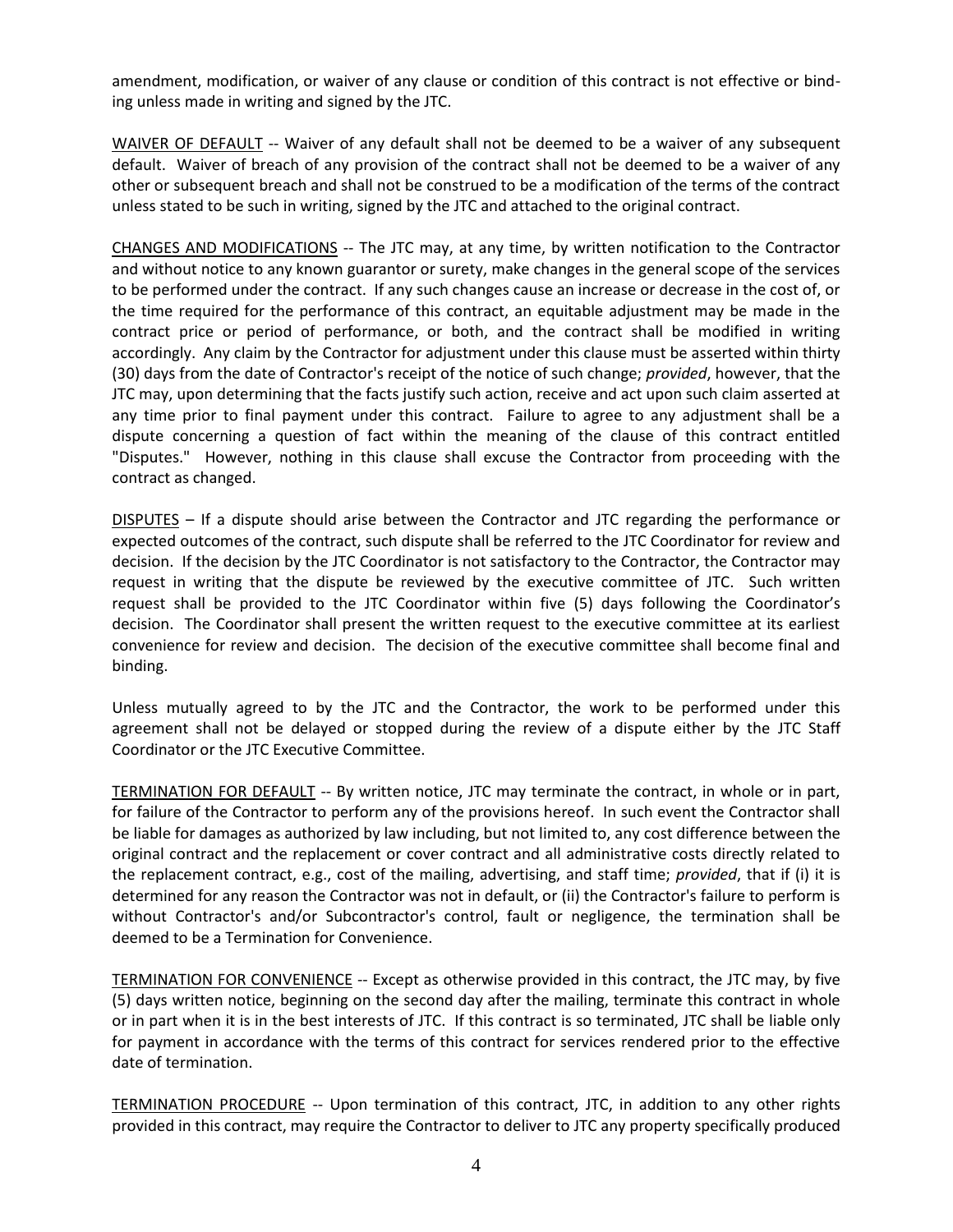or acquired for the performance of such part of this contract as has been terminated. The provisions of the "Treatment of Assets" clause shall apply in such property transfer.

JTC shall pay to the Contractor the agreed upon price, if separately stated, for completed work and services accepted by JTC, and the amount agreed upon by the Contractor and JTC for (i) completed work and services for which no separate price is stated, (ii) partially completed work and services, (iii) other property or services which are accepted by JTC, and (iv) the protection and preservation of property, unless the termination is for default, in which case the JTC shall determine the extent of the liability of JTC. Failure to agree with such determination shall be a dispute within the meaning of the "Disputes" clause of this contract. JTC may withhold from any amounts due the Contractor such sum as the JTC determines to be necessary to protect JTC against potential loss or liability.

The rights and remedies of JTC provided in this section shall not be exclusive and are in addition to any other rights and remedies provided by law or under this contract.

After receipt of a notice of termination, and except as otherwise directed by the JTC, the Contractor shall:

- 1. Stop work under the contract on the date, and to the extent specified, in the notice;
- 2. Place no further orders or subcontracts for materials, services, or facilities except as may be necessary for completion of such portion of the work under the contract as is not terminated;
- 3. Assign to JTC, in the manner, at the times, and to the extent directed by the JTC, all of the rights, title, and interest of the Contractor under the orders and subcontracts so terminated, in which case JTC has the right, at its discretion, to settle or pay any or all claims arising out of the termination of such orders and subcontracts;
- 4. Settle all outstanding liabilities and all claims arising out of such termination of orders and subcontracts, with the approval or ratification of the JTC to the extent the JTC may require, which approval or ratification shall be final for all the purposes of this clause;
- 5. Transfer title to JTC and deliver in the manner, at the times, and to the extent directed by the JTC any property which, if the contract has been completed, would have been required to be furnished to JTC;
- 6. Complete performance of such part of the work as shall not have been terminated by the JTC; and
- 7. Take such action as may be necessary, or as the JTC may direct, for the protection and preservation of the property related to this contract which is in the possession of the Contractor and in which JTC has or may acquire an interest.

GOVERNING LAW -- This contract shall be governed by the laws of the state of Washington. In the event of a lawsuit involving this contract, venue shall be proper only in Thurston County. The Contractor, by execution of this contract, acknowledges the jurisdiction of the courts of the state of Washington in this matter.

**SEVERABILITY** -- If any provision of this contract or any provision of any document incorporated by reference shall be held invalid, such invalidity shall not affect the other provisions of this contract which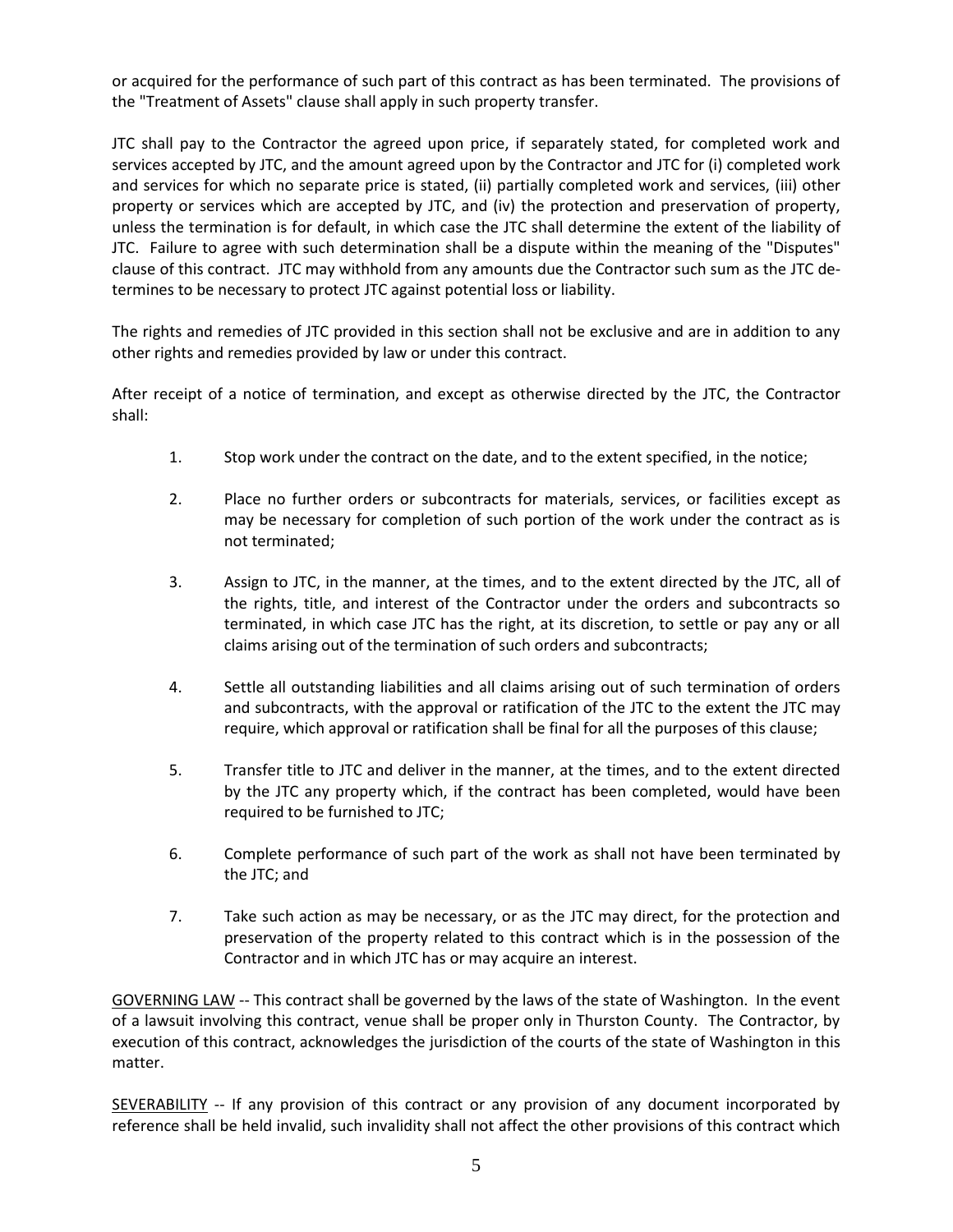can be given effect without the invalid provision, and to this end the provisions of this contract are declared to be severable.

FORCE MAJEURE -- Neither party shall be liable to the other or deemed in default under this contract for any delay or failure to perform its obligations under this contract if such delay or failure arises from any cause or causes beyond the reasonable control of the parties and without fault or negligence of the parties, including and not limited to acts of God, war, riots, strikes, fire, floods, earthquakes, epidemics, or other similar circumstances.

SCOPE OF CONTRACT -- This contract and the attachments incorporate all the contracts, covenants, and understandings between the parties concerning the subject matter, and all such covenants, agreements, and understandings have been merged into this contract. No prior contract or understandings, verbal or otherwise, of the parties or their agents shall be valid or enforceable unless embodied in this contract.

CHANGE OF CONTROL OR PERSONNEL -- Contractor shall promptly and in any case within twenty-four (24) hours notify the JTC Contract Coordinator in writing:

- 1. If any of the representations and warranties of the Contractor set forth in this contract shall cease to be true at any time during the term of this contract;
- 2. Of any material change in the Contractor's management staff;
- 3. Of any change in control of the Contractor or in the business structure of the Contractor; or
- 4. Of any other material change in the Contractor's business, partnership, or corporate organization relating to this engagement. All written notices regarding changes in management staff shall contain the same information about newly assigned management staff as was requested by JTC in the RFP and such additional information as may be requested by the JTC. For purposes hereof, the term "management staff" shall mean those persons identified as senior management in any response to a RFP or who otherwise will exercise a major administrative role or major policy or Consultant role to the provision of the Contractor's services hereunder. All written notices regarding changes in control of the Contractor shall contain the same information about any new controlling entity as was requested by JTC in the RFP regarding the Contractor and such additional information as may be requested by JTC.

Approval of these changes rests solely with JTC and will not be unreasonably withheld.

PAYMENT OF TAXES -- Contractor shall pay all applicable taxes assessed on the compensation received under this contract and shall identify and pay those taxes under Contractor's federal and state identification number(s).